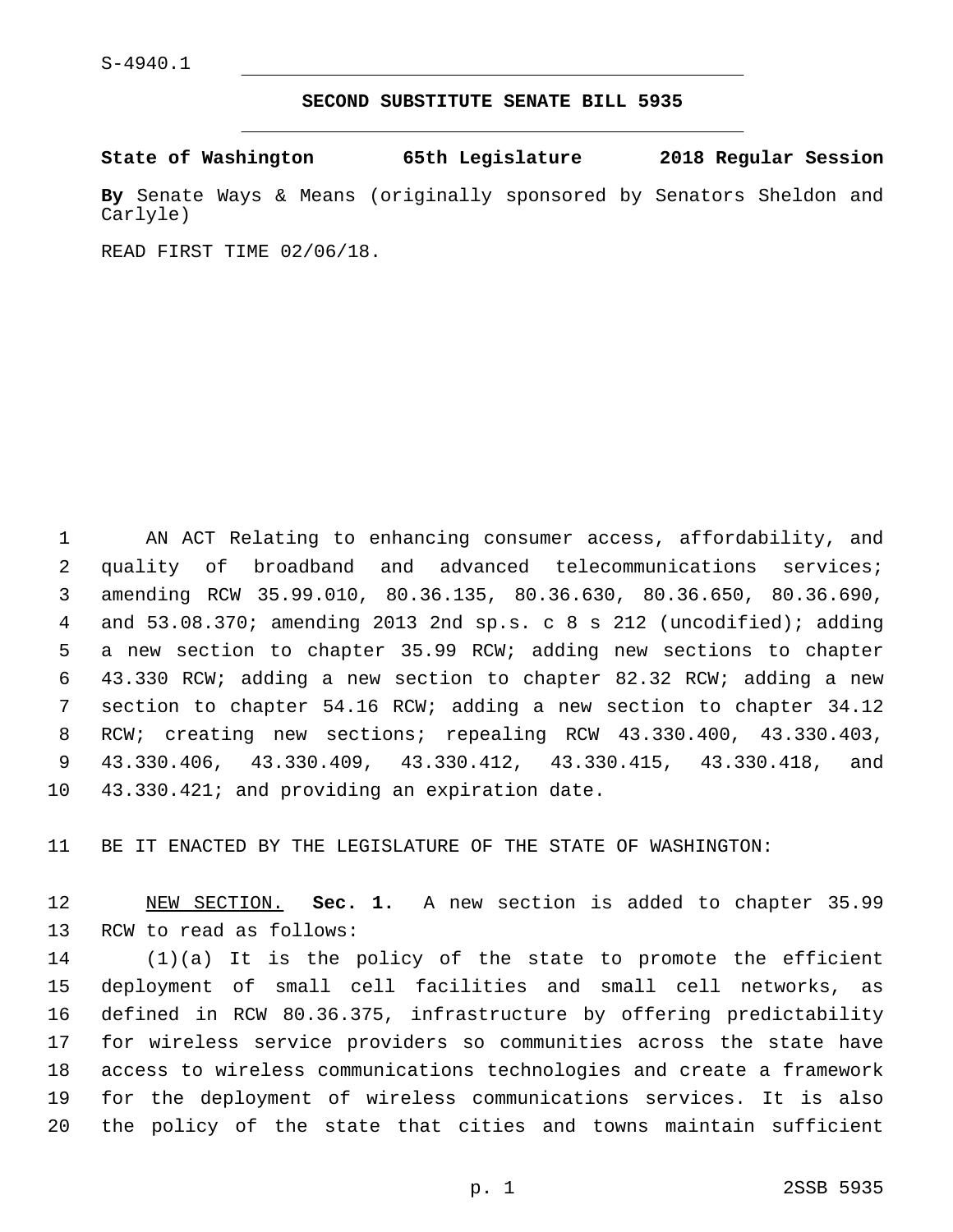authority to manage the public rights-of-way for the health, safety, and welfare of their citizens and the general public.

 (b) It is the intent of the legislature that cities and towns may require personal wireless service providers seeking to deploy small cell facilities or small cell networks infrastructure to obtain a master permit or equivalent authority under RCW 35.99.030. Additionally, a city or town may require a wireless service provider to obtain appropriate permits to enter and use the specified right- of-way for the purpose of installing, maintaining, repairing, or removing identified small cell network facilities.

 (2) Except as provided for in subsection (7) of this section, cities and towns with a population greater than five thousand shall enact a small cell facility deployment ordinance, or develop a small cell facility deployment policy establishing a process for siting small cell facilities and small cell networks within the right-of-way under this chapter, provided the city or town has received a complete application and application fee for a master permit from a wireless service provider for a small cell facility as defined in RCW 19 80.36.375.

 (3) A city or town may not require an applicant proposing to site a small cell facility on an existing pole or structure to apply for a 22 conditional use permit except where:

 (a) Such a proposal would require original installation of a new 24 pole or structure;

 (b) Such a proposal would require an existing pole or structure to be extended or replaced at a height more than fifteen feet above the existing height of a pole or structure, except where the applicant can demonstrate that the requested pole height is the minimum needed to achieve necessary safety clearances or the 30 requirement of the pole owner; or

 (c) The proposed facility does not meet established design standards for small cell facilities or small cell networks, as 33 defined in RCW 80.36.375.

 (4)(a) A city or town that updates an existing small cell facility deployment ordinance or policy, or adopts a small cell facility deployment ordinance or policy must outline the process that personal wireless service providers are required to follow in seeking a master permit to deploy small cell facilities and small cell 39 networks, as defined in RCW 80.36.375.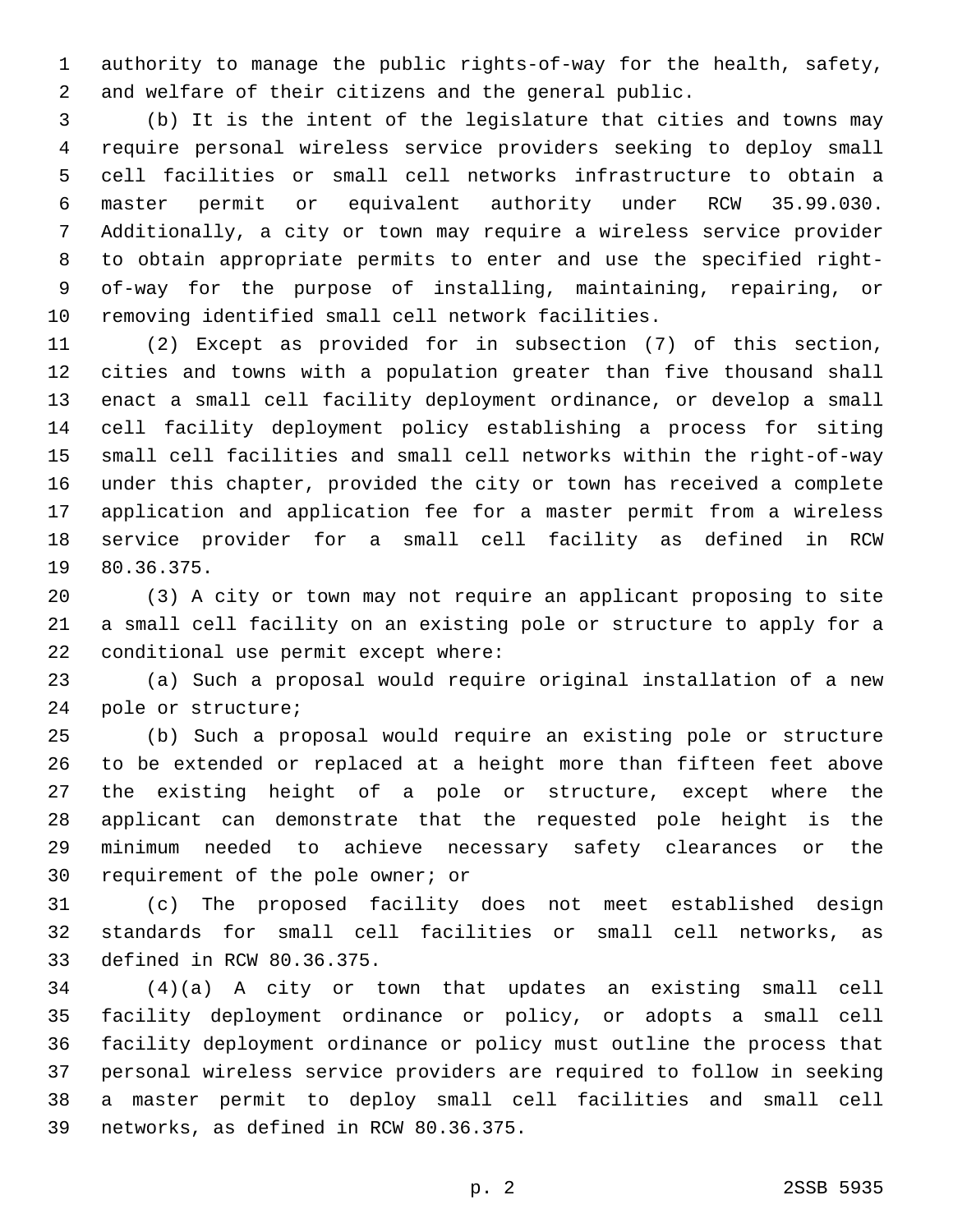(b) The small cell facility deployment ordinance or policy must treat service providers in a competitively neutral and 3 nondiscriminatory manner.

 (5) The small cell facility deployment ordinance or policy must include initial fees or deposits required for filing the master permit application. The use of a deposit for administrative costs in lieu of a set fee is not prohibited if the final, total administrative fee charged complies with the requirements of RCW 35.21.860. The fee schedule may allow a permit applicant to pay an additional fee for expedited permit processing if the city has deployed such a process. This provision is not intended to require jurisdictions to create an expedited permitting process when one does 13 not already exist.

 (6) A small cell facility deployment ordinance or policy may include the following provisions, at the discretion of the city or town: Standards for the installation of small cell facilities and small cell networks, as defined in RCW 80.36.375, on city or town- owned structures located outside of the right-of-way and other terms 19 and conditions for these installations.

 (7) A city or town that, as of the effective date of this section, has previously adopted an ordinance or policy, consistent with this act, governing the siting of small cell network infrastructure is not required to adopt or amend a small cell facility deployment ordinance or policy as otherwise required under 25 subsection (2) of this section.

 (8) A small cell facility deployment ordinance or policy enacted as required by this section has no effect on previously adopted franchises, permits, or agreements for small cell facilities or small cell networks deployments made or entered into by any city or town.

 (9) Nothing in this section limits a city or town from issuing master permits or use permits in accordance with other provisions of 32 this chapter.

 (10) Nothing in this section may be construed as creating a duty on cities or towns with a population less than five thousand. However, cities with a population of less than five thousand may adopt a small cell facility deployment ordinance or policy and the 37 provisions under subsection (2) of this section.

 **Sec. 2.** RCW 35.99.010 and 2000 c 83 s 1 are each amended to read as follows:39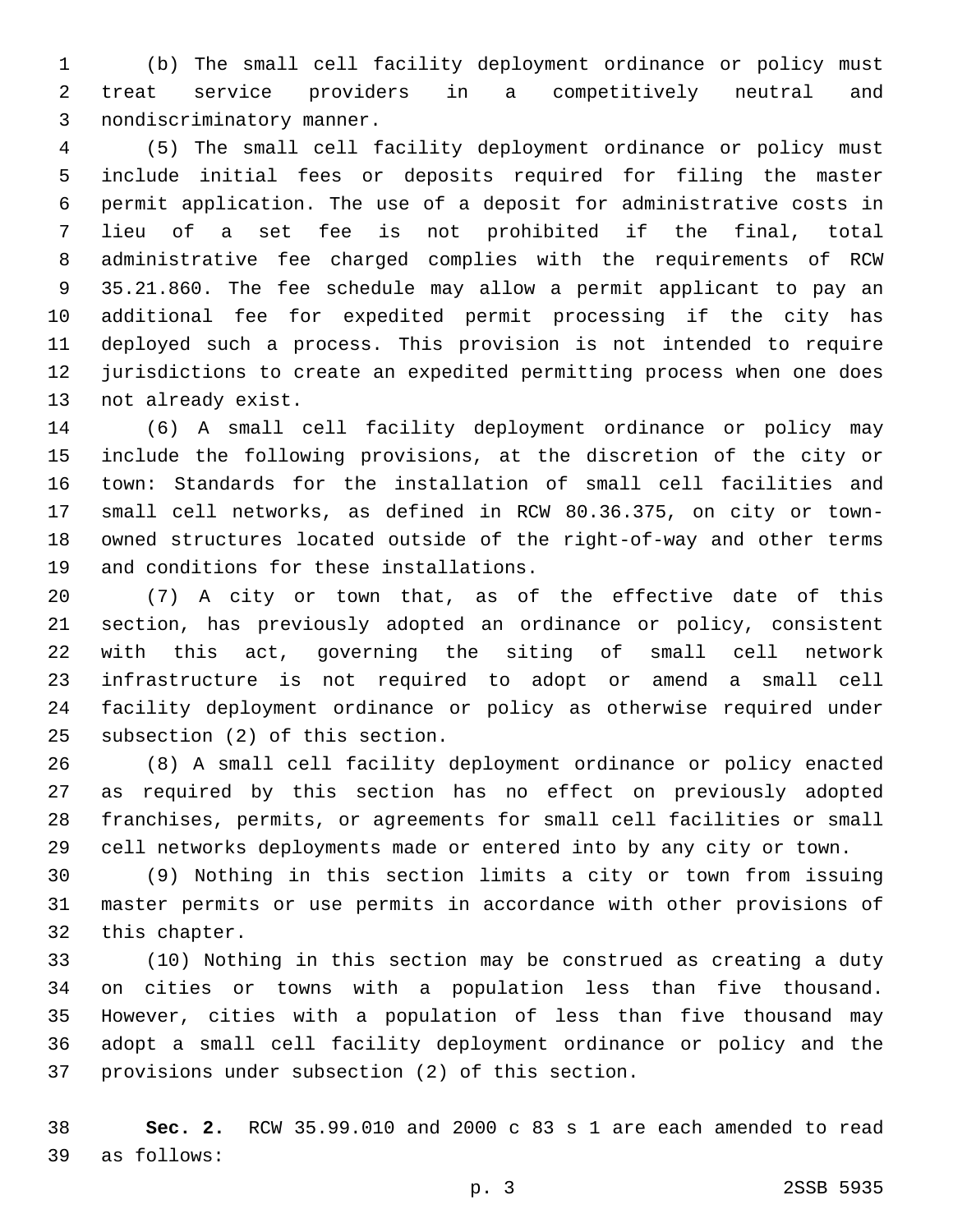The definitions in this section apply throughout this chapter 2 unless the context clearly requires otherwise.

 (1) "Cable television service" means the one-way transmission to subscribers of video programming and other programming service and subscriber interaction, if any, that is required for the selection or use of the video programming or other programming service.

 (2) "Facilities" means all of the plant, equipment, fixtures, appurtenances, antennas, and other facilities necessary to furnish and deliver telecommunications services and cable television services, including but not limited to poles with crossarms, poles without crossarms, wires, lines, conduits, cables, communication and signal lines and equipment, braces, guys, anchors, vaults, and all attachments, appurtenances, and appliances necessary or incidental to the distribution and use of telecommunications services and cable 15 television services.

 (3) "Master permit" means the agreement in whatever form whereby a city or town may grant general permission to a service provider to enter, use, and occupy the right-of-way for the purpose of locating facilities. This definition is not intended to limit, alter, or change the extent of the existing authority of a city or town to require a franchise nor does it change the status of a service provider asserting an existing statewide grant based on a predecessor telephone or telegraph company's existence at the time of the adoption of the Washington state Constitution to occupy the right-of-way. For the purposes of this subsection, a franchise, except for a cable television franchise, is a master permit. A master permit does not include cable television franchises.

 (4) "Personal wireless services" means commercial mobile services, unlicensed wireless services, and common carrier wireless exchange access services, as defined by federal laws and regulations.

 (5) "Right-of-way" means land acquired or dedicated for public 32 roads and streets, but does not include:

33 (a) State highways;

 (b) Land dedicated for roads, streets, and highways not opened 35 and not improved for motor vehicle use by the public;

 (c) Structures, including poles and conduits, located within the 37 right-of-way;

(d) Federally granted trust lands or forest board trust lands;

 (e) Lands owned or managed by the state parks and recreation 40 commission; or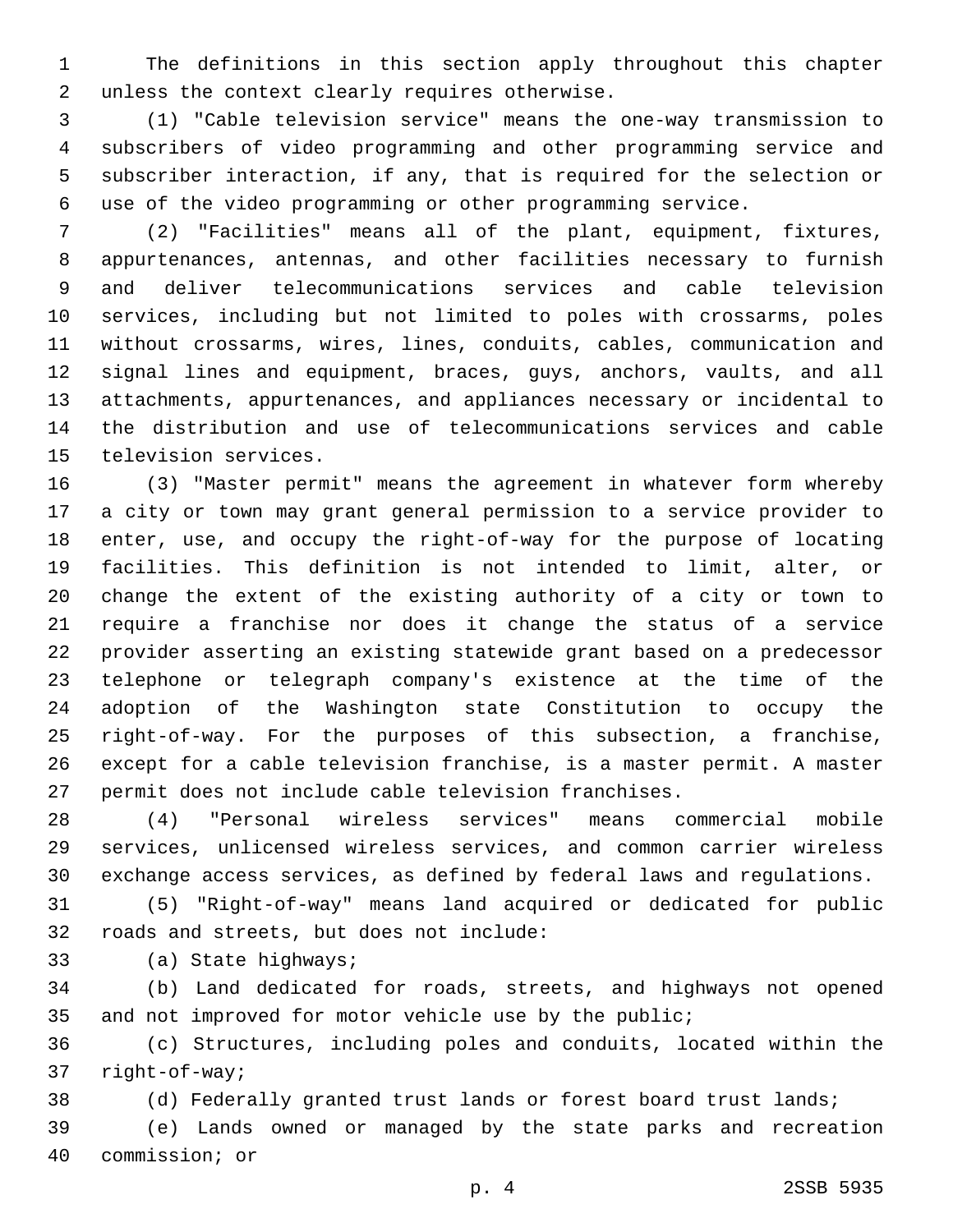(f) Federally granted railroad rights-of-way acquired under 43 U.S.C. Sec. 912 and related provisions of federal law that are not 3 open for motor vehicle use.

 (6) "Service provider" means every corporation, company, association, joint stock association, firm, partnership, person, city, or town owning, operating, or managing any facilities used to provide and providing personal wireless services, telecommunications, or cable television service for hire, sale, or resale to the general public. Service provider includes the legal successor to any such corporation, company, association, joint stock association, firm, 11 partnership, person, city, or town. A personal wireless service provider includes entities providing infrastructure, including but 13 not limited to fiber, conduit, poles, or other structures to another service provider, but does not include electrical utility entities.

 (7) "Telecommunications service" means the transmission of information by wire, radio, optical cable, electromagnetic, or other similar means for hire, sale, or resale to the general public. For the purpose of this subsection, "information" means knowledge or intelligence represented by any form of writing, signs, signals, pictures, sounds, or any other symbols. For the purpose of this chapter, telecommunications service excludes the over-the-air transmission of broadcast television or broadcast radio signals.

 (8) "Use permit" means the authorization in whatever form whereby a city or town may grant permission to a service provider to enter and use the specified right-of-way for the purpose of installing, maintaining, repairing, or removing identified facilities.

NEW SECTION. **Sec. 3.** The legislature finds that:

 (1) The federal communications commission has adopted a national broadband plan that includes recommendations directed to federal, state, and local governments, including recommendations to:

 (a) Design policies to ensure robust competition and maximizing 32 consumer welfare, innovation, and investment;

 (b) Ensure efficient allocation and management of assets that government controls or influences, such as poles and rights-of-way, to encourage network upgrades and competitive entry;

 (c) Reform current universal service mechanisms to support deployment in high-cost areas; ensuring that low-income Americans can afford broadband; and supporting efforts to boost adoption and 39 utilization; and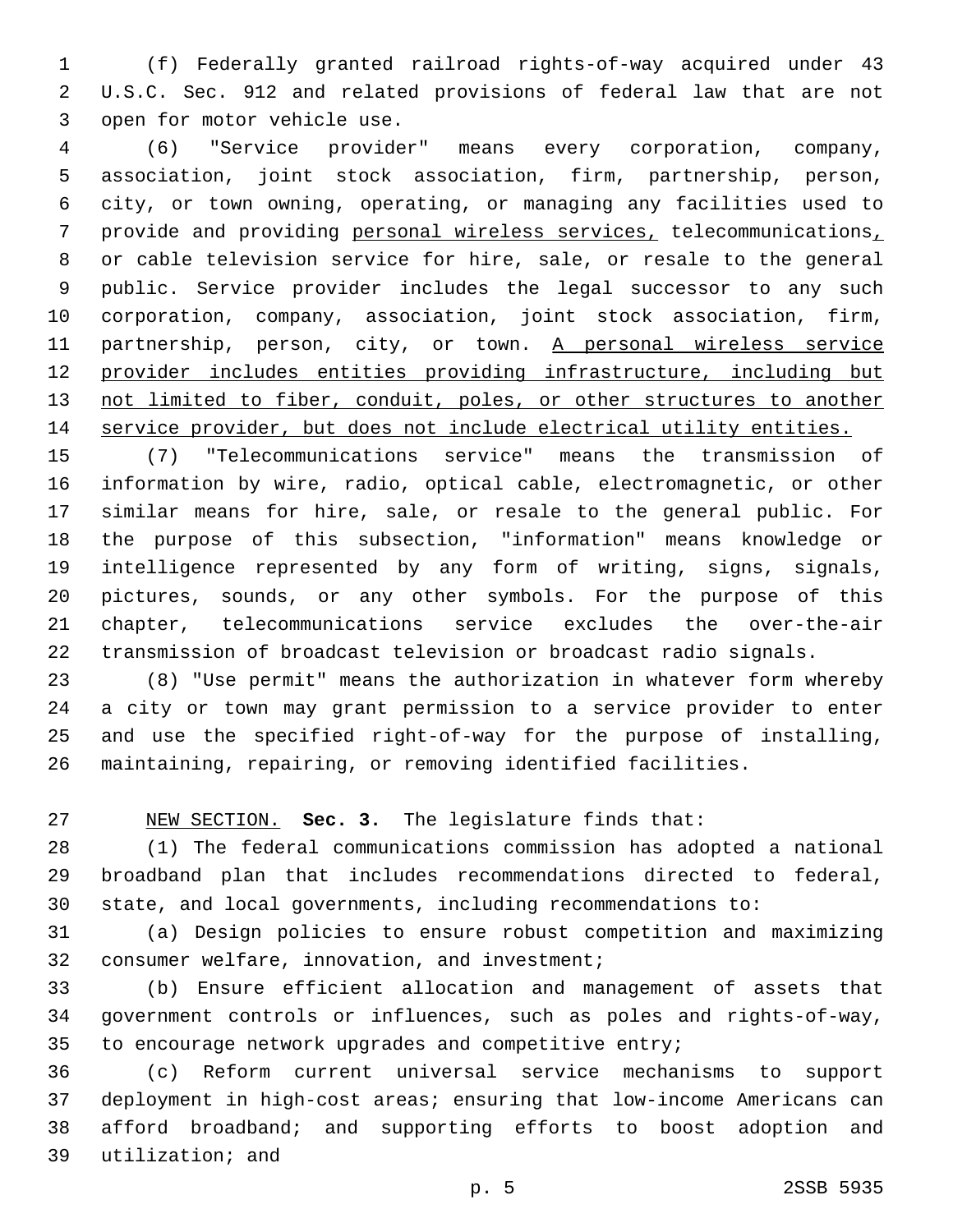(d) Reform laws, policies, standards, and incentives to maximize the benefits of broadband in sectors that government influences significantly, such as public education, health care, and government operations;4

 (2) The federal communications commission has also adopted a goal that all of the country's households have affordable access to actual download speeds of at least twenty-five megabits per second and actual upload speeds of at least three megabits per second; that a majority of households have access to speeds of one hundred fifty megabits, respectively; and that every community should have affordable access to at least one gigabit per second broadband service to anchor institutions such as schools, hospitals, and 13 government buildings;

 (3) These national goals are presently appropriate for Washington state, and recognizes that as technology advances the goals will 16 require changes over time;

 (4) Extensive investments have been made by the telecommunications industry and the public sector, as well as policies and programs adopted to provide affordable broadband services throughout the state, that will provide a foundation to build a comprehensive statewide framework for additional actions 22 needed to advance state's broadband goals.

 NEW SECTION. **Sec. 4.** A new section is added to chapter 43.330 24 RCW to read as follows:

 The definitions in this section apply throughout sections 5 through 8 of this act unless the context clearly requires otherwise.

 (1) "Broadband" means networks of deployed telecommunications equipment and technologies necessary to provide high-speed internet access and other advanced telecommunications services.

 (2) "Local governments" includes cities, towns, counties, municipal corporations, public port districts, quasi-municipal 32 corporations, and special purpose districts.

(3) "Office" means the governor's office on broadband access.

 (4) "Underserved areas" means areas lacking adequate broadband 35 service.

(5) "Unserved areas" means areas without access to broadband.

 NEW SECTION. **Sec. 5.** A new section is added to chapter 43.330 38 RCW to read as follows: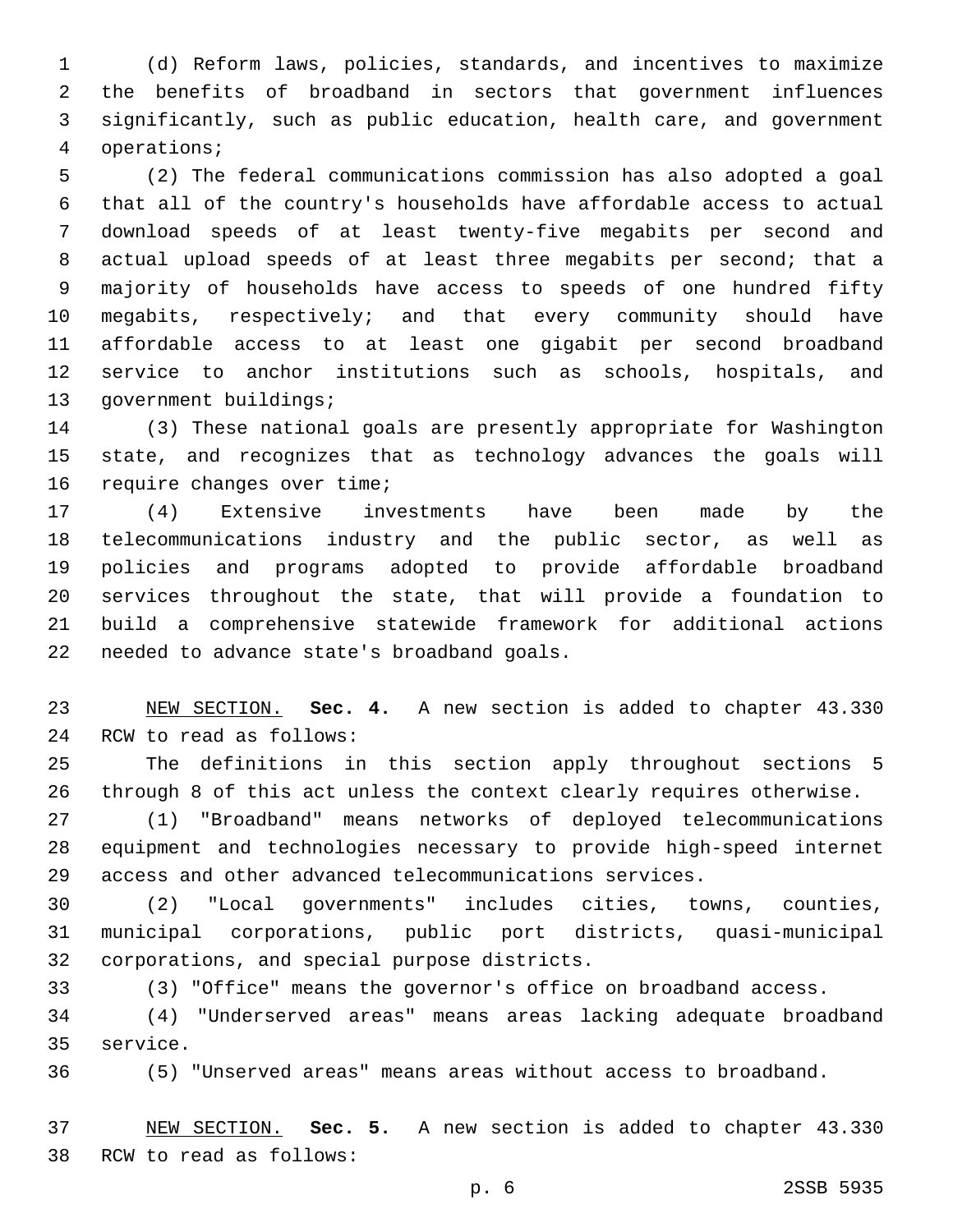(1) The governor's office on broadband access is created within the department. The mission of the office is to improve economic vitality, health care access, and education through greater access to 4 broadband services.

 (2) The office, in collaboration with the utilities and transportation commission, the office of the chief information officer, and the community economic revitalization board, shall serve as the coordinating body for public and private efforts to ensure statewide broadband access and deployment. The office is responsible for all matters regarding the adoption of statewide broadband access 11 and deployment.

12 (3) The duties of the office include:

 (a) Coordinating with local governments, communities, public and private entities, and consumer-owned and investor-owned utilities to develop strategies and plans for deployment of broadband 16 infrastructure and access to broadband services;

 (b) Reviewing existing broadband initiatives, policies, and 18 public and private investments;

 (c) Taking comprehensive actions to advance the state's broadband 20 access goals;

 (d) Updating the state's goals and standards for broadband service as technological advances become available;

 (e) Identifying, on an annual basis, unserved and underserved 24 areas of the state;

 (f) Implementing actions necessary to develop and maintain a detailed inventory of the deployment of broadband services, including monitoring and tracking the availability of broadband services and internet speeds across the state, with an emphasis upon identifying and assessing progress made towards achieving the goals for internet 30 speeds in unserved and underserved areas;

 (g) Developing standards for defining levels of service for broadband access, including unserved and underserved areas, and revising these standards as technological advances are made and 34 services are expanded;

 (h) Fostering public sector and telecommunications industry actions to bring sustainable broadband access to areas that are 37 unserved or underserved;

 (i) Prioritizing and sequencing delivery of quality broadband service to unserved and underserved areas of the state; and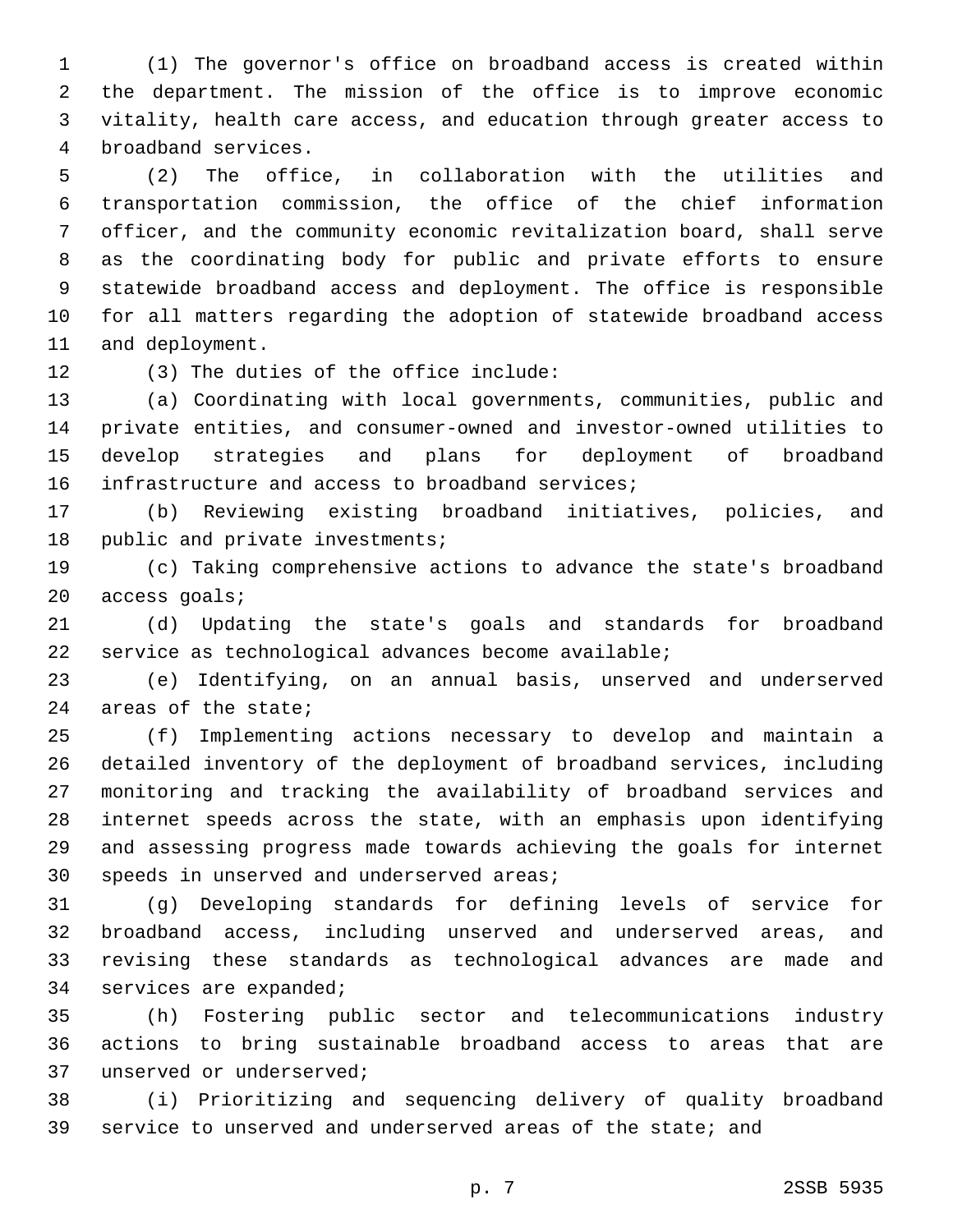(j) Coordinating public, private, state, and federal funds or other funds, for deployment of broadband services in underserved and 3 unserved areas of the state.

 (4) When developing plans or strategies for broadband deployment, 5 the office must consider:

 (a) Partnerships between communities, tribes, nonprofit organizations, consumer-owned and investor-owned utilities, and 8 public and private entities;

 (b) Funding opportunities that provide for the coordination of public, private, state, and federal funds for the purposes of making broadband-capable infrastructure or broadband services available to 12 underserved or unserved areas of the state;

(c) Barriers to the adoption of broadband service;

(d) Unserved or underserved populations in the state; and

 (e) Requiring minimum broadband access service of twenty-five mbps download speed and three mbps upload speed and faster speeds as 17 technology advances.

 (5) By November 1, 2018, the office must develop a list of projects for grant support as authorized under section 7 of this act that will advance high speed broadband access in unserved rural areas of the state. Beginning November 1, 2018, through December 31, 2020, the office must give first priority to projects deploying end-user broadband services in unserved or underserved rural areas of the 24 state.

 (6) The office may conduct research as provided under RCW 43.330.050(8) as it applies to the development and deployment of broadband access throughout the state. Information provided to the office in the course of research and analysis is not subject to 29 disclosure subject to RCW  $42.56.270(12)(a)(i)$ .

 NEW SECTION. **Sec. 6.** A new section is added to chapter 43.330 31 RCW to read as follows:

 (1) The office may take all appropriate steps to seek federal funding in order to maximize investment in broadband deployment and 34 adoption in the state.

 (2) The office may apply for federal funds and other grants or donations and must deposit the funds in the broadband access account 37 created in section 10 of this act.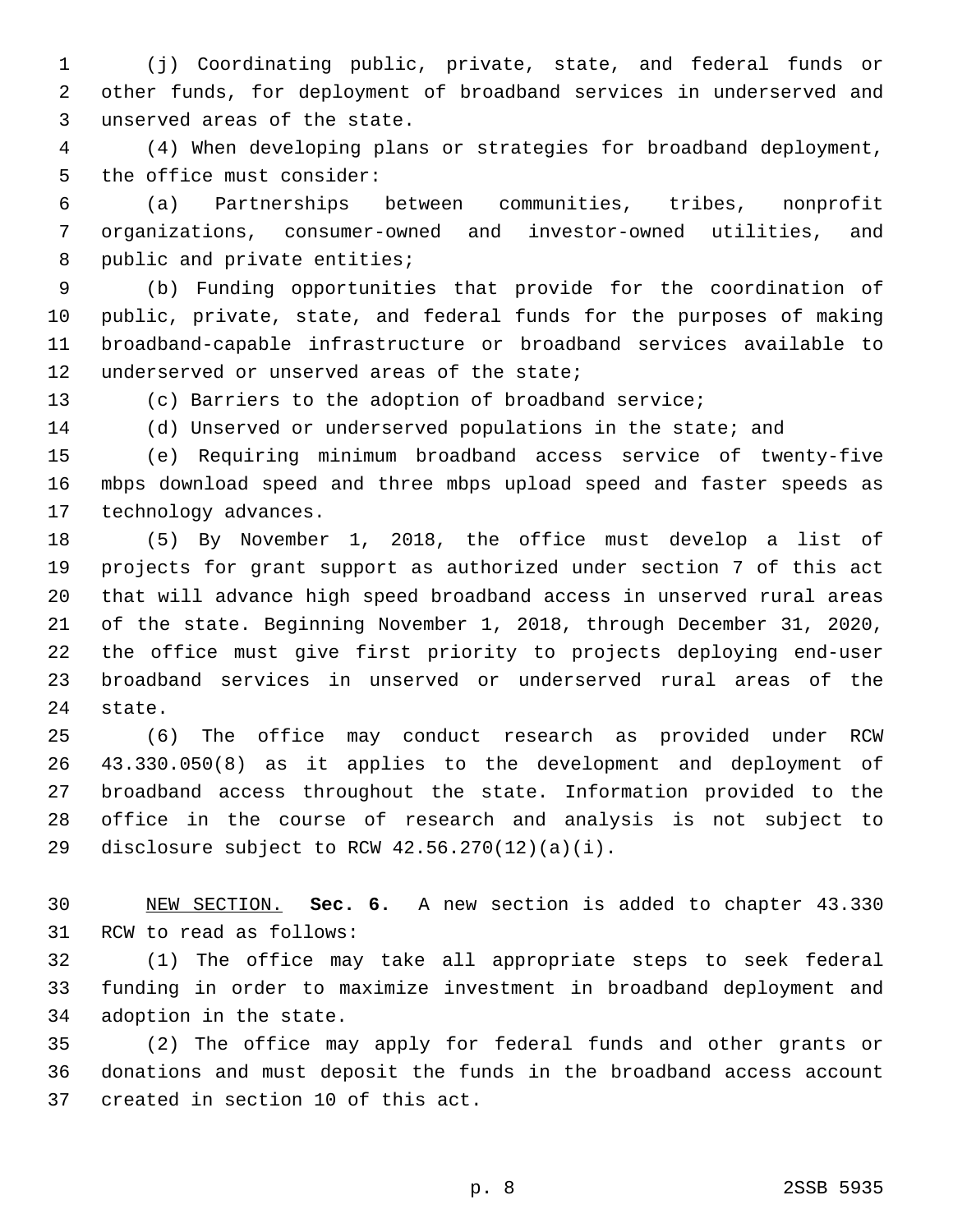NEW SECTION. **Sec. 7.** A new section is added to chapter 43.330 2 RCW to read as follows:

 (1)(a) The office must establish a competitive grant program to assist qualified local governments and tribes to build infrastructure for open access, high speed broadband services, with download speeds of at least twenty-five megabits per second and upload speeds of at least three megabits per second, in unserved and underserved areas of 8 the state.

(b) Eligible uses of grant funds must be prioritized as follows:

 (i) Assistance to public and private partnerships deploying broadband infrastructure between areas with broadband service to 12 unserved or underserved areas of the state;

 (ii) Broadband deployment projects that are ready to permit and 14 have identified capital costs;

 (iii) Countywide or subcounty strategic planning for deploying broadband services in unserved and underserved areas of the state;

 (iv) Technical analysis to address barriers and interoperability 18 between private and public infrastructure; and

 (v) Assistance to public and private partnerships deploying broadband to improve public safety communications for remote, high-21 cost counties consisting entirely of islands.

 (2) The office must assist applicants with seeking federal funding or matching grants and other grant opportunities for 24 deploying broadband services.

 (3) The office must develop rules for grant eligibility and as necessary to implement and administer a grant program. The office may adopt rules under RCW 34.05.350, as necessary, to ensure grants are available as provided under section 5(5) of this act.

 (4) The obligation of the department to make grant payments is contingent upon the availability of the amount of funding available for this purpose as required under section 5 of this act.

 NEW SECTION. **Sec. 8.** A new section is added to chapter 43.330 33 RCW to read as follows:

 (1) The office may convene an advisory group to make recommendations on developing a statewide rural broadband strategy to ensure broadband access statewide by January 1, 2026. The advisory committee must conduct a gap analysis on the deployment of broadband services in underserved and unserved areas of the state. The analysis 39 must include a review of: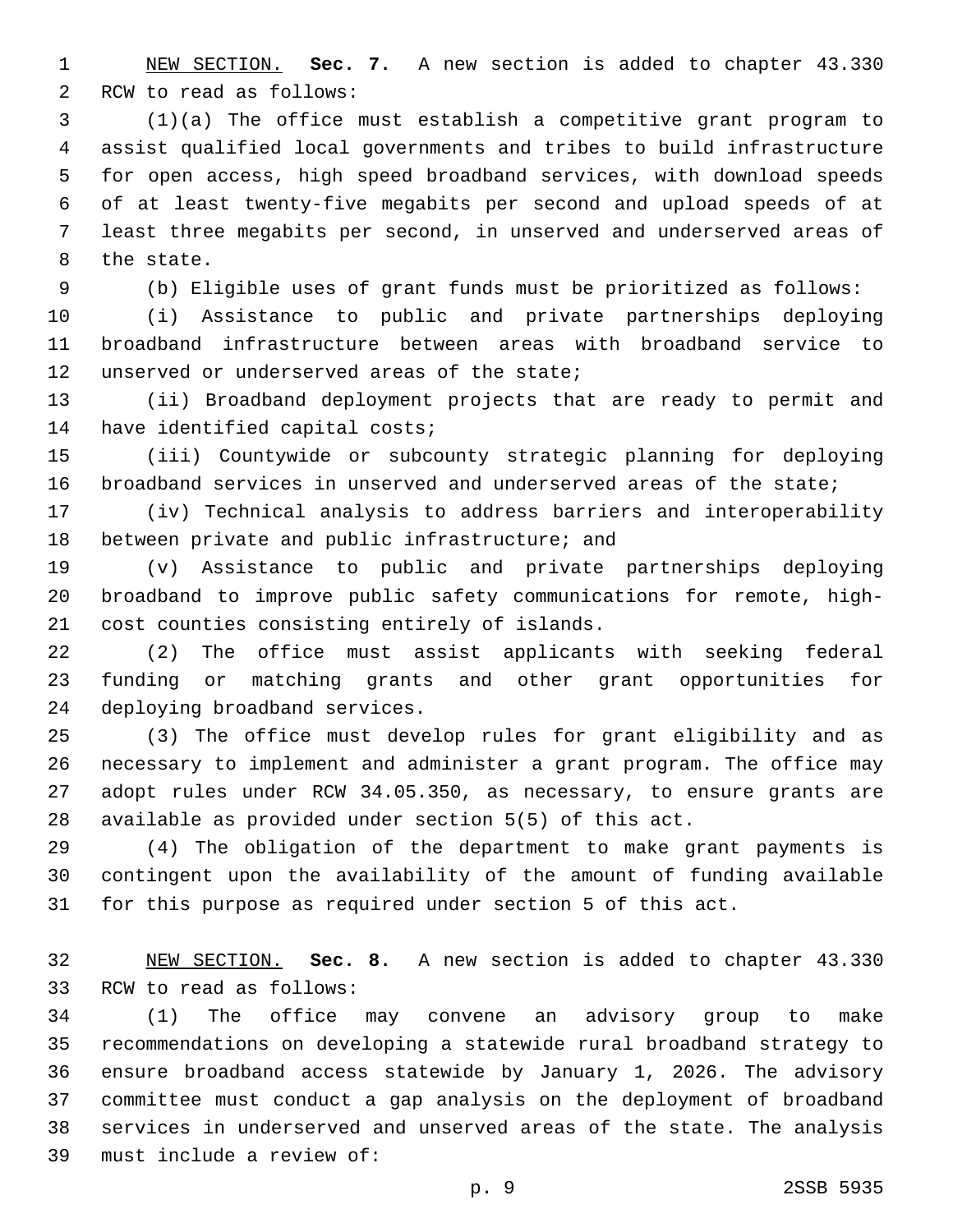(a) Deployment of broadband services and deployment strategies by public utility districts, port districts, public and private 3 partnerships, and private entities;

 (b) Economic development opportunities that could be realized 5 with access to broadband services; and

 (c) Broadband access availability in unserved and underserved 7 areas of the state.

 (2) The members of the advisory committee must include experts from the utilities and transportation commission, the office of the chief information officer, and the department of commerce. The office may invite, as necessary, subject matter experts to participate in 12 the advisory group.

 NEW SECTION. **Sec. 9.** A new section is added to chapter 82.32 14 RCW to read as follows:

(1) Beginning January 1, 2019, the department must:

 (a) Estimate the annual amount of taxes paid under chapter 82.04 RCW associated with federal funds received by telecommunications service providers for making broadband-capable infrastructure available to unserved or underserved areas of the state;

 (b) Instruct the state treasurer to deposit the estimated amounts in (a) of this subsection into the broadband access account created 22 in section 10 of this act.

 (2) Beginning December 1, 2018, and by December 1st each subsequent year, a person receiving federal funding for the purposes of making broadband-capable infrastructure available to underserved or unserved areas of the state must notify the department of the amount of federal funding received for this purpose.

 NEW SECTION. **Sec. 10.** A new section is added to chapter 43.330 29 RCW to read as follows:

 (1) The broadband access account is created in the state treasury. All receipts from sections 6 and 9 of this act must be deposited into the account. Moneys in the account may be spent only 33 after appropriation.

 (2) Expenditures from the account may be used only for the expansion of broadband access, including funding grants under section 36 7 of this act.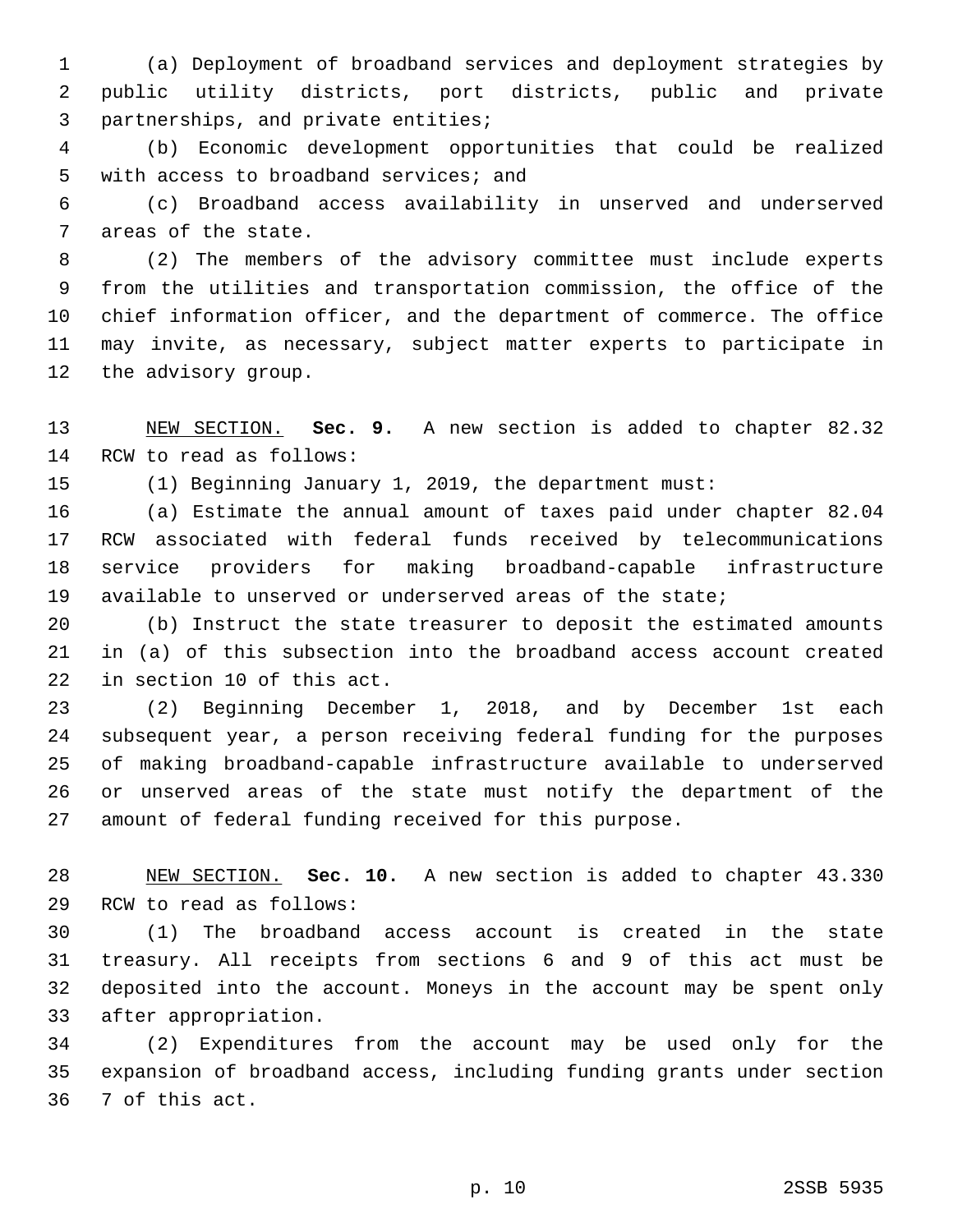**Sec. 11.** RCW 80.36.135 and 2008 c 181 s 414 are each amended to 2 read as follows:

(1) The legislature declares that:3

 (a) Changes in technology and the structure of the telecommunications industry may produce conditions under which traditional rate of return, rate base regulation of telecommunications companies may not in all cases provide the most efficient and effective means of achieving the public policy goals of this state as declared in RCW 80.36.300, this section, and RCW 80.36.145. The commission should be authorized to employ an alternative form of regulation if that alternative is better suited 12 to achieving those policy goals.

 (b) Because of the great diversity in the scope and type of services provided by telecommunications companies, alternative regulatory arrangements that meet the varying circumstances of different companies and their ratepayers may be desirable.

 (c) Increasing competition from private and public telecommunications providers may require the modification of obligations arising under RCW 80.36.090 in certain markets.

 (2) Subject to the conditions set forth in this chapter and RCW 80.04.130, the commission may regulate telecommunications companies subject to traditional rate of return, rate base regulation by authorizing an alternative form of regulation. The commission may determine the manner and extent of any alternative forms of regulation as may in the public interest be appropriate. In addition to the public policy goals declared in RCW 80.36.300, the commission shall consider, in determining the appropriateness of any proposed 28 alternative form of regulation, whether it will:

 (a) Facilitate the broad deployment of technological improvements and advanced telecommunications services to underserved areas or 31 underserved customer classes;

(b) Improve the efficiency of the regulatory process;

 (c) Preserve or enhance the development of effective competition and protect against the exercise of market power during its 35 development;

 (d) Preserve or enhance service quality and protect against the degradation of the quality or availability of efficient 38 telecommunications services;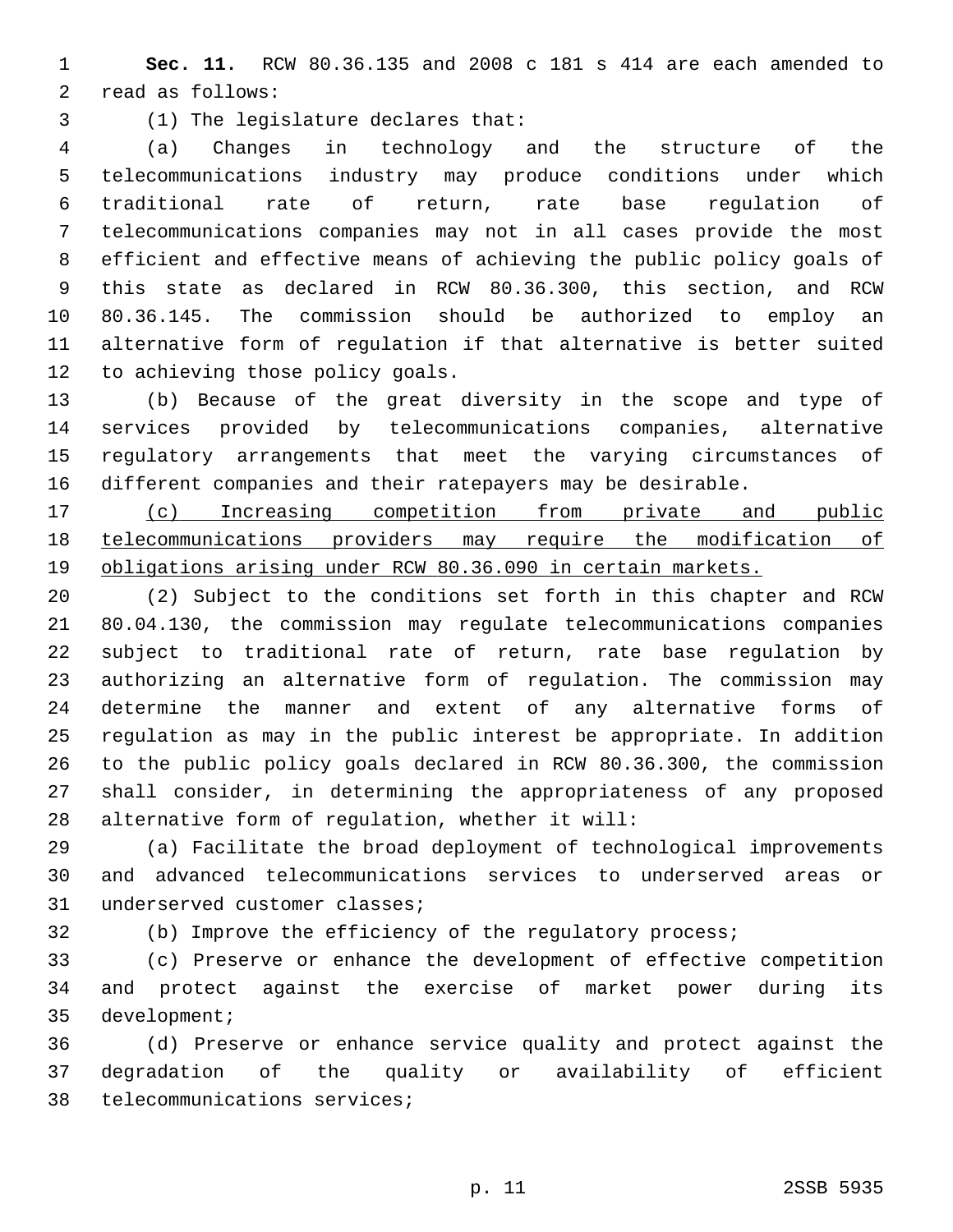(e) Provide for rates and charges that are fair, just, reasonable, sufficient, and not unduly discriminatory or 3 preferential; and

 (f) Not unduly or unreasonably prejudice or disadvantage any 5 particular customer class.

 (3) A telecommunications company or companies subject to traditional rate of return, rate base regulation may petition the commission to establish an alternative form of regulation. The company or companies shall submit with the petition a plan for an alternative form of regulation. The plan shall contain a proposal for transition to the alternative form of regulation and the proposed duration of the plan. The plan must also contain a proposal for ensuring adequate carrier-to-carrier service quality, including service quality standards or performance measures for interconnection, and appropriate enforcement or remedial provisions in the event the company fails to meet service quality standards or performance measures. The commission also may initiate consideration of alternative forms of regulation for a company or companies on its own motion. The commission, after notice and hearing, shall issue an order accepting, modifying, or rejecting the plan within nine months after the petition or motion is filed, unless extended by the commission for good cause. The commission shall order implementation of the alternative plan of regulation unless it finds that, on balance, an alternative plan as proposed or modified fails to meet the considerations stated in subsection (2) of this section.

 (4) Not later than sixty days from the entry of the commission's order, the company or companies affected by the order may file with the commission an election not to proceed with the alternative form 29 of regulation as authorized by the commission.

 (5) The commission may waive such regulatory requirements under Title 80 RCW for a telecommunications company subject to an alternative form of regulation as may be appropriate to facilitate the implementation of this section. However, the commission may not waive any grant of legal rights to any person contained in this chapter and chapter 80.04 RCW. The commission may waive different regulatory requirements for different companies or services if such 37 different treatment is in the public interest.

 (6) Upon petition by the company, and after notice and hearing, the commission may rescind or modify an alternative form of regulation in the manner requested by the company.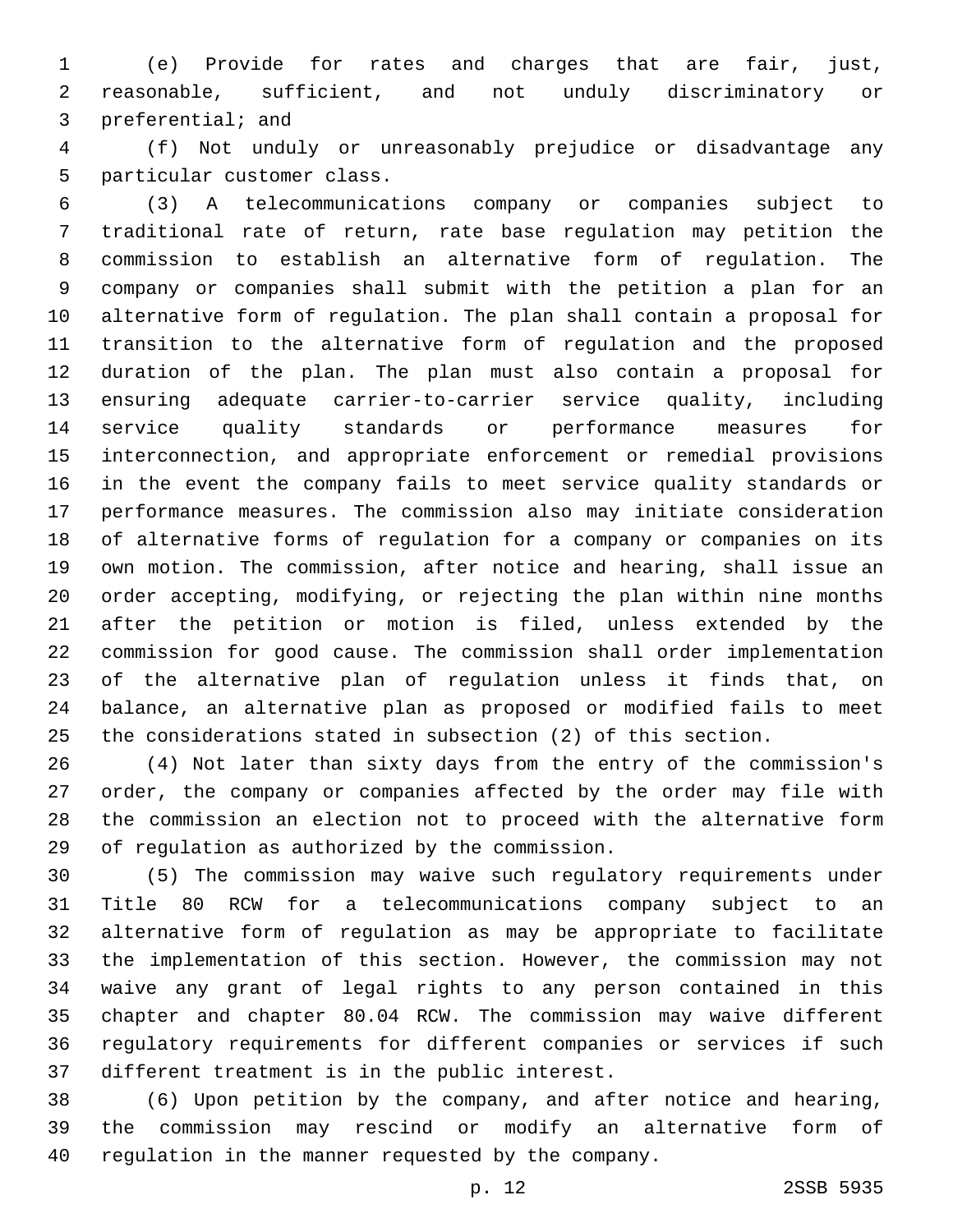(7) The commission or any person may file a complaint under RCW 80.04.110 alleging that a telecommunications company under an alternative form of regulation has not complied with the terms and conditions set forth in the alternative form of regulation. The complainant shall bear the burden of proving the allegations in the complaint.6

 (8) During a state of emergency declared under RCW 43.06.010(12), the governor may waive or suspend the operation or enforcement of this section or any portion of this section or under any administrative rule, and issue any orders to facilitate the operation of state or local government or to promote and secure the safety and 12 protection of the civilian population.

 **Sec. 12.** RCW 80.36.630 and 2013 2nd sp.s. c 8 s 202 are each 14 amended to read as follows:

 (1) The definitions in this section apply throughout this section and RCW 80.36.650 through 80.36.690 and 80.36.610 unless the context 17 clearly requires otherwise.

 (a) "Basic residential service" means those services set out in 47 C.F.R. Sec. 54.101(a) (2011), as it existed on the effective date 20 of this section, and mandatory extended area service approved by the 21 commission.

 (b) "Basic telecommunications services" means the following 23 services:

- 24 (i) Single-party service;
- (ii) Voice grade access to the public switched network;
- 26 (iii) Support for local usage;
- (iv) Dual tone multifrequency signaling (touch-tone);
- (v) Access to emergency services (911);
- 29 (vi) Access to operator services;
- 30 (vii) Access to interexchange services;
- 31 (viii) Access to directory assistance; and
- 32 (ix) Toll limitation services.

 (c) "Broadband service" means communications that provide consumers advanced access to high quality voice, data, graphics, and video offerings.

 (d) "Communications provider" means a provider of communications services that assigns a working telephone number to a final consumer for intrastate wireline or wireless communications services or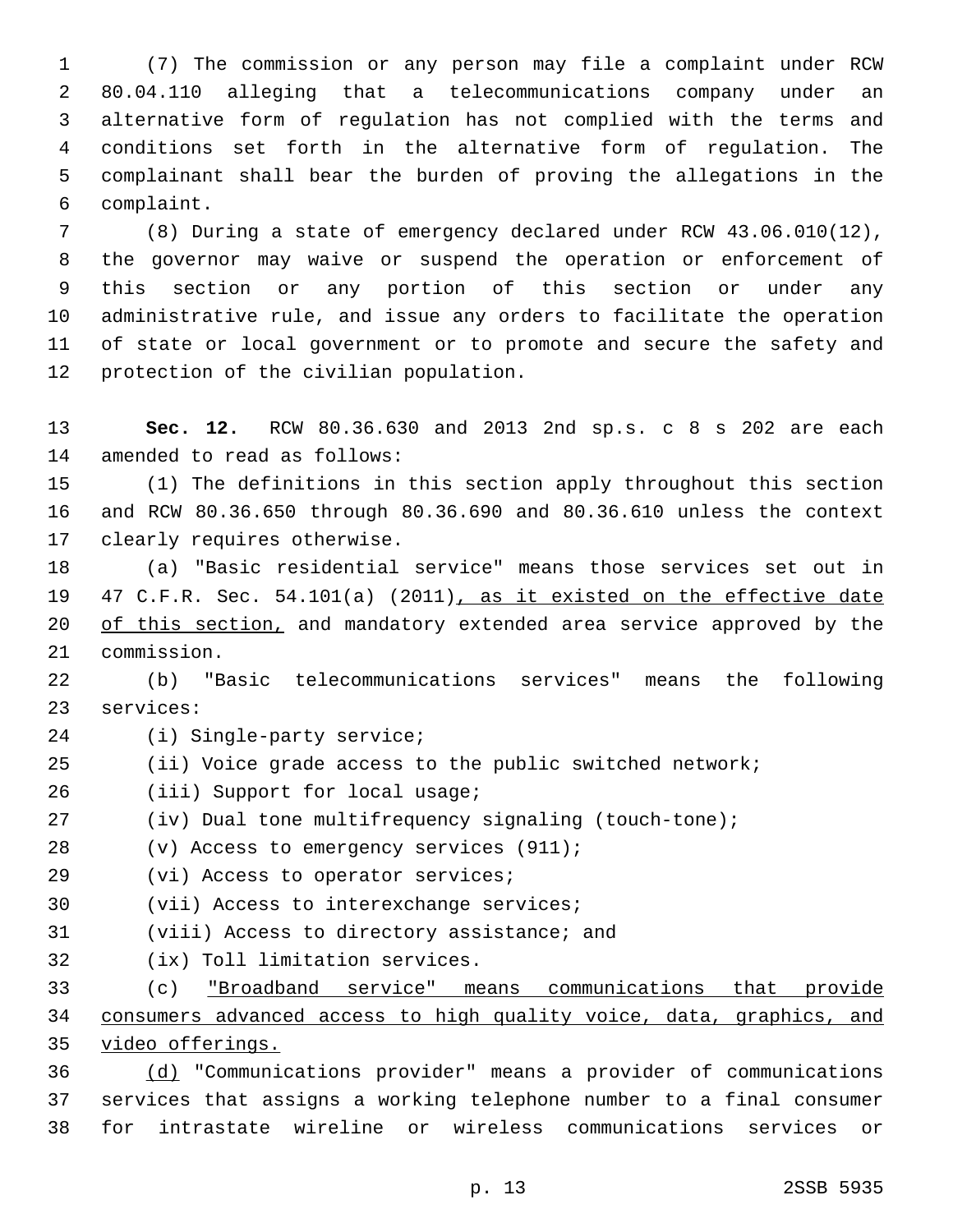1 interconnected voice over internet protocol service, and includes 2 local exchange carriers.

 $3$  ( $(\overline{d})$ ) <u>(e)</u> "Communications services" includes telecommunications 4 services and information services and any combination thereof.

5 ( $(\left\langle e \right\rangle)$ ) (f) "Incumbent local exchange carrier" has the same meaning as set forth in 47 U.S.C. Sec. 251(h).6

7 ( $(\{\pm\})$ ) (q) "Incumbent public network" means the network 8 established by incumbent local exchange carriers for the delivery of 9 communications services to customers that is used by communications 10 providers for origination or termination of communications services 11 by or to customers.

12 (((g)) (h) "Interconnected voice over internet protocol service" 13 means an interconnected voice over internet protocol service that: 14  $((a)$   $\{i\})$   $(i)$  Enables real-time, two-way voice communications; 15 ( $(\overline{(b)} + \overline{(\overline{ii})})$ ) (ii) requires a broadband connection from the user's 16 location;  $((e)$   $((ii))$ ) (iii) requires internet protocol-compatible 17 customer premises equipment; and  $((\overline{d}) - (\overline{i}v)+))$  (iv) permits users 18 generally to receive calls that originate on the public network and 19 to terminate calls to the public network.

20  $((+h))$   $(i)$  "Program" means the state universal communications 21 services program created in RCW 80.36.650.

22  $((\overrightarrow{i}))$  (j) "Telecommunications" has the same meaning as defined 23 in 47 U.S.C. Sec. 153(43).

 $24$  ( $(\frac{+}{3})$ )  $(k)$  "Telecommunications act of 1996" means the 25 telecommunications act of 1996 (P.L. 104-104, 110 Stat. 56).

 $((+k))$   $(1)$  "Working telephone number" means a north American numbering plan telephone number, or successor dialing protocol, that is developed for use in placing calls to or from the public network, 29 that enables a consumer to make or receive calls.

30 (2) This section expires July 1, 2020.

31 **Sec. 13.** RCW 80.36.650 and 2016 c 145 s 1 are each amended to 32 read as follows:

 (1) A state universal communications services program is established. The program is established to protect public safety and welfare under the authority of the state to regulate telecommunications under Article XII, section 19 of the state Constitution. The purpose of the program is to support continued provision of basic telecommunications services under rates, terms, and conditions established by the commission during the time over

p. 14 2SSB 5935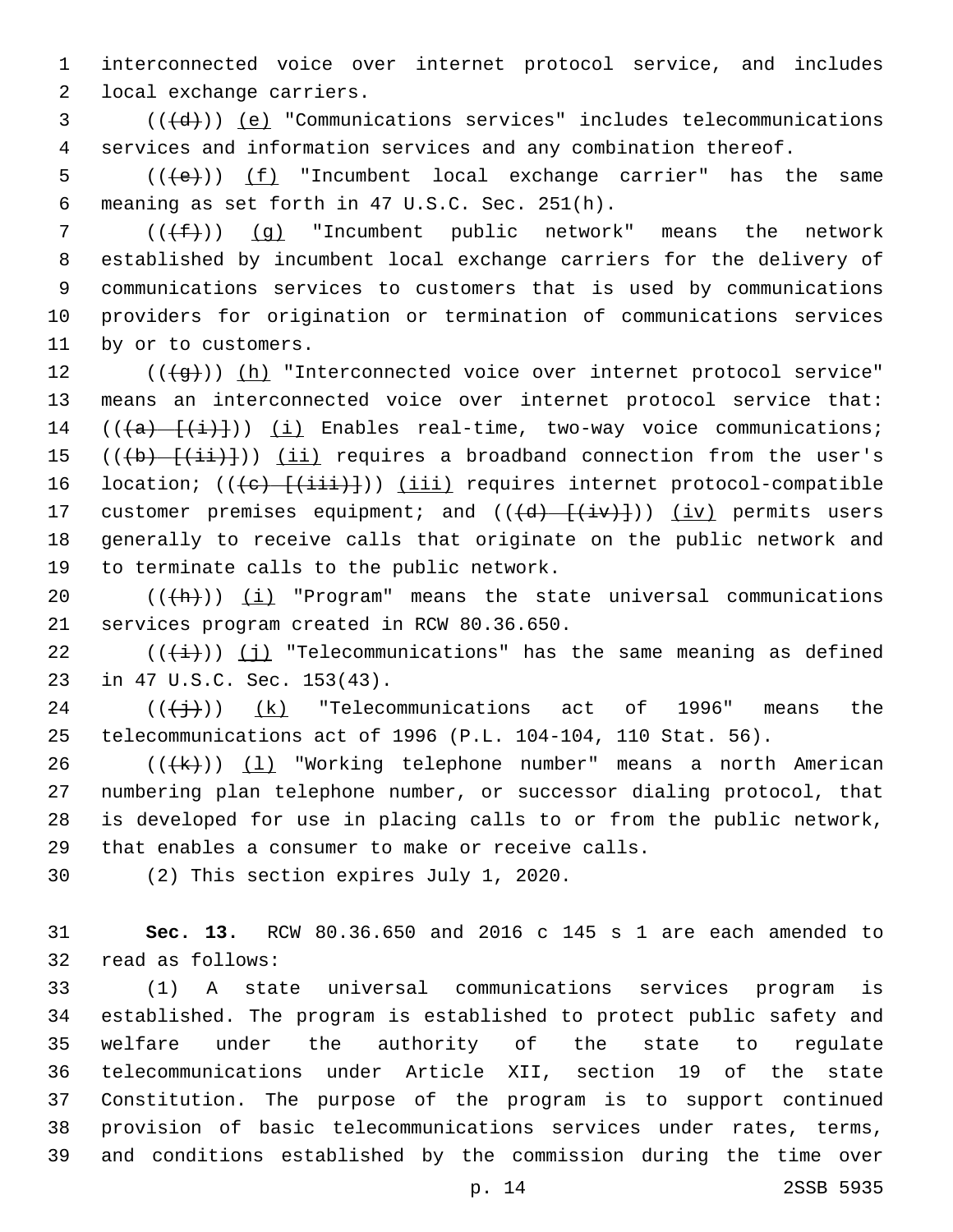which incumbent communications providers in the state are adapting to changes in federal universal service fund and intercarrier 3 compensation support.

 (2) Under the program, eligible communications providers may receive distributions from the universal communications services account created in RCW 80.36.690 in exchange for the affirmative agreement to provide continued services under the rates, terms, and conditions established by the commission under this chapter for the period covered by the distribution. The commission must implement and administer the program under terms and conditions established in RCW 80.36.630 through 80.36.690. Expenditures for the program may not exceed five million dollars per fiscal year; provided, however, that if less than five million dollars is expended in any fiscal year, the unexpended portion must be carried over to subsequent fiscal years and, unless fully expended, must be available for program expenditures in such subsequent fiscal years in addition to the five million dollars allotted for each of those subsequent fiscal years.

 (3) A communications provider is eligible to receive 19 distributions from the account if:

 (a) The communications provider is: (i) An incumbent local exchange carrier serving fewer than forty thousand access lines in the state; or (ii) a radio communications service company providing wireless two-way voice communications service to less than the equivalent of forty thousand access lines in the state. For purposes of determining the access line threshold in this subsection, the access lines or equivalents of all affiliates must be counted as a single threshold, if the lines or equivalents are located in 28 Washington;

 (b) The customers of the communications provider are at risk of rate instability or service interruptions or cessations absent a distribution to the provider that will allow the provider to maintain 32 rates reasonably close to the benchmark; and

 (c) The communications provider meets any other requirements established by the commission pertaining to the provision of communications services, including basic telecommunications services.

 (4)(a) Distributions to eligible communications providers are based on a benchmark established by the commission. The benchmark is the rate the commission determines to be a reasonable amount customers should pay for basic residential service provided over the incumbent public network. However, if an incumbent local exchange

p. 15 2SSB 5935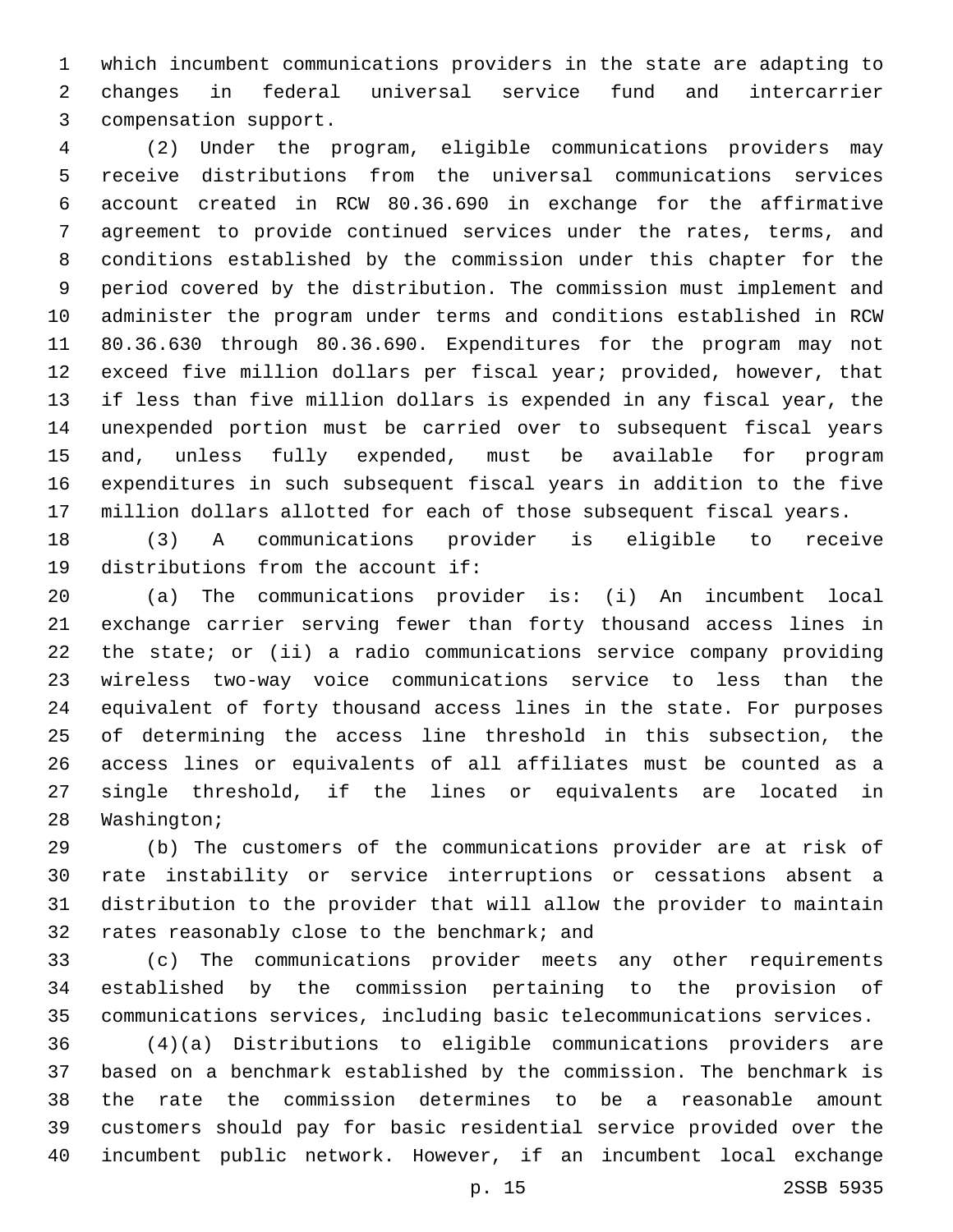carrier is charging rates above the benchmark for the basic residential service, that provider may not seek distributions from the fund for the purpose of reducing those rates to the benchmark.

 (b) To receive a distribution under the program, an eligible communications provider must affirmatively consent to continue providing communications services to its customers under rates, terms, and conditions established by the commission pursuant to this chapter for the period covered by the distribution.

 (5) The program is funded from amounts deposited by the legislature in the universal communications services account established in RCW 80.36.690. The commission must operate the program within amounts appropriated for this purpose and deposited in the 13 account.

 (6) The commission must periodically review the accounts and records of any communications provider that receives distributions under the program to ensure compliance with the program and monitor 17 the providers' use of the funds.

 (7) The commission must establish an advisory board, consisting of a reasonable balance of representatives from different types of stakeholders, including but not limited to communications providers and consumers, to advise the commission on any rules and policies 22 governing the operation of the program.

23 (8) The program terminates on June 30, ((2019)) 2020, and no 24 distributions may be made after that date.

(9) This section expires July 1, ((2020)) 2021.

 **Sec. 14.** RCW 80.36.690 and 2013 2nd sp.s. c 8 s 208 are each 27 amended to read as follows:

 (1) The universal communications services account is created in the custody of the state treasurer. Revenues to the account consist of moneys deposited in the account by the legislature and any penalties or other recoveries received pursuant to RCW 80.36.670. Expenditures from the account may be used only for the purposes of the universal communications services program established in RCW 80.36.650 and commission expenses related to implementation and administration of the provisions of RCW 80.36.620 through 80.36.690, and section 212, chapter 8, Laws of 2013 2nd sp. sess. Only the secretary of the commission or the secretary's designee may authorize expenditures from the account. The account is subject to allotment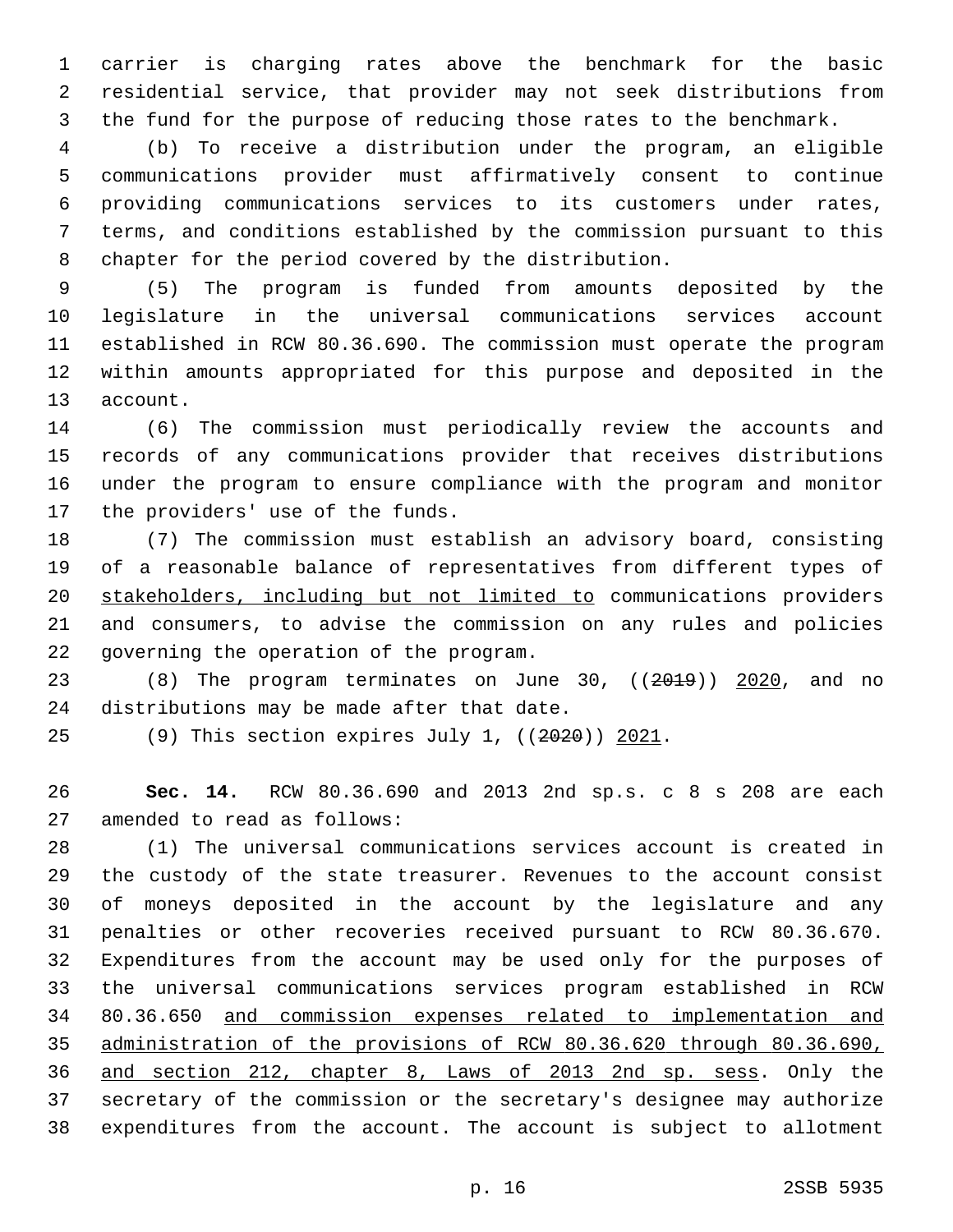procedures under chapter 43.88 RCW, but an appropriation is not 2 required for expenditures.

(2) This section expires July 1, 2020.3

 **Sec. 15.** 2013 2nd sp.s. c 8 s 212 (uncodified) is amended to 5 read as follows:

 By December 1, ((2017)) 2019, and in compliance with RCW 43.01.036, the Washington utilities and transportation commission must report to the appropriate committees of the legislature, on the following: (1) Whether funding levels for each small telecommunications company have been adequate to maintain reliable universal service; (2) the future impacts on small telecommunications companies from the elimination of funding under this act; (3) the impacts on customer rates from the current level of funding and the 14 future impacts when the funding terminates under this act; and (4) the impacts on line and service delivery investments when the funding is terminated under this act. The report must also include an analysis of the need for future program funding and recommendations on potential funding mechanisms to improve availability of communications services, including broadband service, in unserved and underserved areas. Commission expenses related to conducting all analysis in preparation of this report must be expended from the universal communications services account.

 NEW SECTION. **Sec. 16.** A new section is added to chapter 54.16 24 RCW to read as follows:

 (1) The definitions in this subsection apply throughout this section unless the context clearly requires otherwise.

 (a) "Broadband" means networks of deployed telecommunications equipment and technologies necessary to provide high-speed internet access and other advanced telecommunications services.

 (b) "Inadequate" means internet retail service that does not meet one hundred percent of the standards detailed in the service level 32 agreement.

 (c) "Partnership payment structure" means a group of or individual property owners who agree to pay a term payment structure for infrastructure improvements to their property.

 (d) "Petition" means a formal written request for retail internet service by property owners on the public utility district broadband 38 network.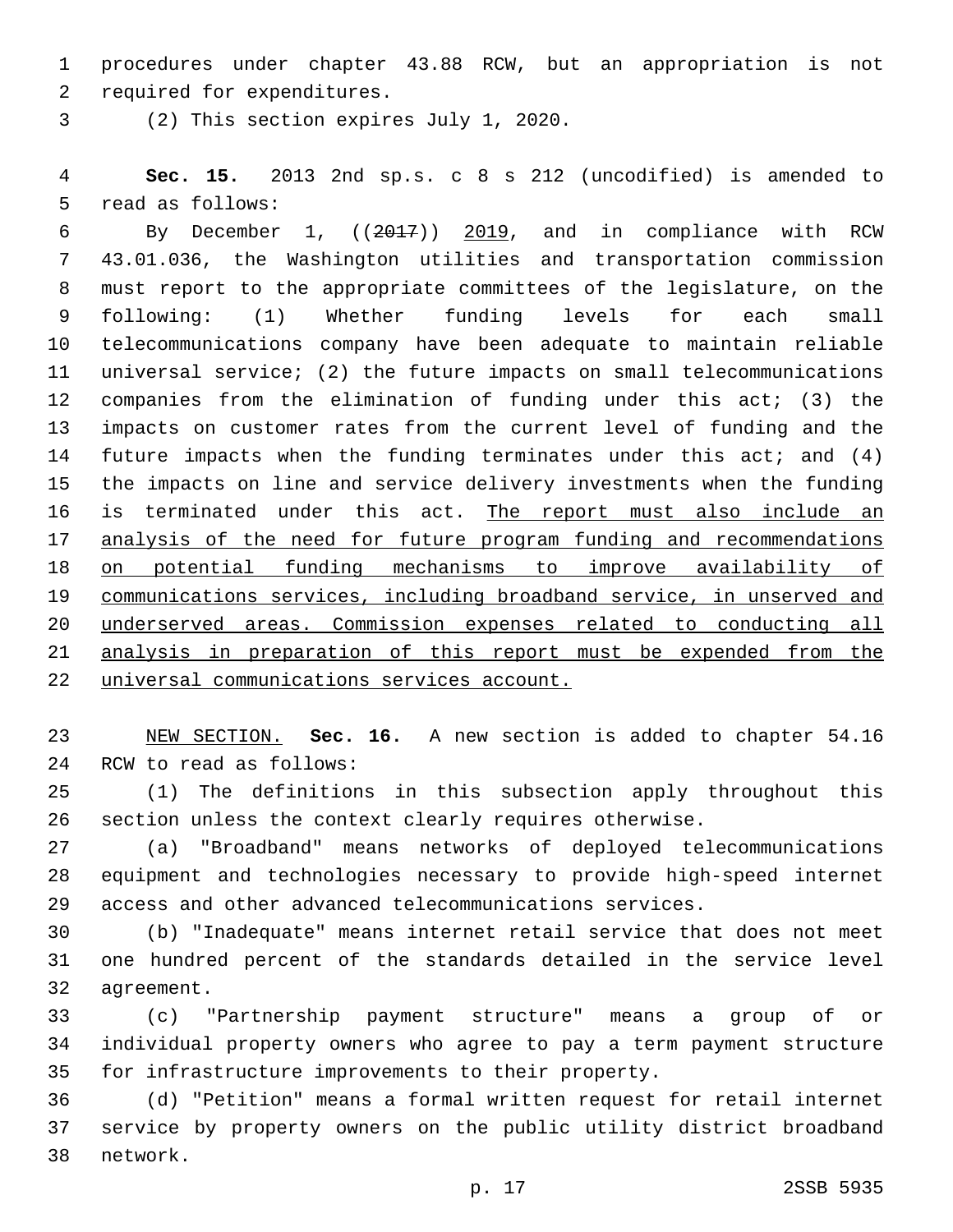(e) "Service level agreement" means a standard agreement, adopted during an open public meeting, between the retail internet service provider and the public utility that describes the required percentage of broadband download and upload speed and system availability, customer service, and transmission time.

 (2) Any public utility district that, as of the effective date of this section, provides only water, sewer, and wholesale telecommunications services in a county with an area less than five hundred square miles and is located west of the Puget Sound may provide end-user internet services to end users on the public utility district's broadband network located within the public utility district boundaries only when the existing providers of end-user internet service on the public utility district's broadband network cease to provide end-user service or provide inadequate end-user service as determined in the manner prescribed by this section.

 (3) Upon receiving a petition meeting the requirements of subsection (4) of this section, a public utility district board of commissioners may hold up to three meetings to:

 (a) Verify the signature or signatures of the property owners on 20 the petition and certify the petition;

 (b) Determine and submit findings that the retail internet service available to the petitioners served by the public utility district's broadband network is either nonexistent or inadequate as defined in the service level agreement adopted by the commissioners for all existing internet service providers on the public utility 26 district's broadband network; and

 (c) By resolution, authorize the public utility district to provide retail internet service to end users on the public utility 29 district's broadband network.

 (4) A petition meets the requirements of subsection (3) of this section if it is delivered to a public utility district board of commissioners, declares that the signatories on the public utility district's broadband network have no or inadequate retail internet service providers, requests the public utility district to provide the retail internet service, and is signed by one of the following:

 (a) A majority of a group, including homeowners' associations, of any geographical area within the public utility district, who have developed a partnership payment structure to finance broadband 39 deployment with the public utility district; or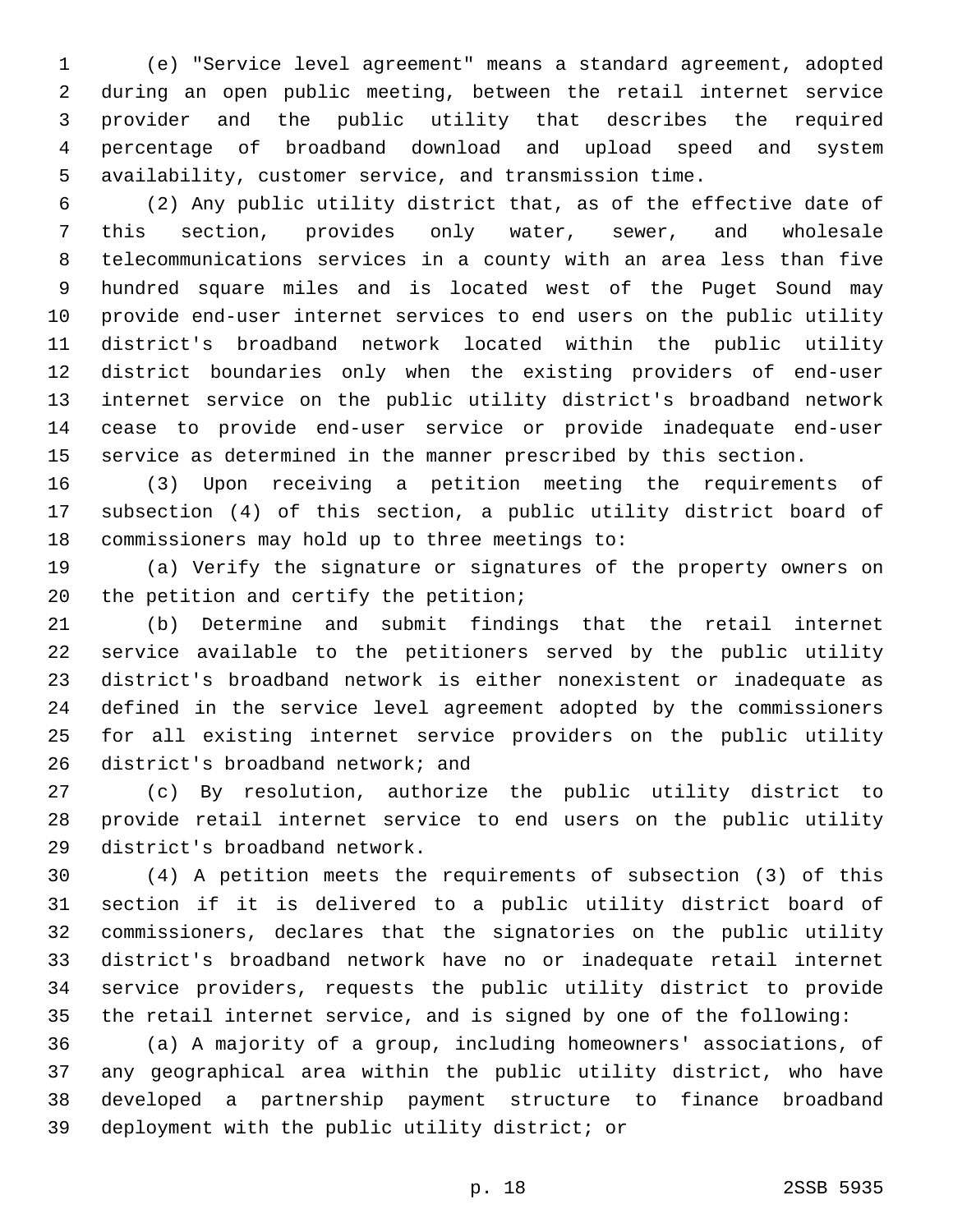(b) Any individual who has developed a partnership payment structure to finance broadband deployment with the public utility district.3

 (5) For the purposes of this section, the adequacy of retail internet service is determined by measuring retail internet service to end users on the public utility district's broadband network and comparing it with service standards in the public utility district service level agreement used for all public utility district network providers. Measurement of the existing retail internet service provider's service must be quantified by measuring the service with speed and capacity devices and software. Additionally, a retail internet service provider may submit its own assessment of its service level for consideration by the commission within thirty days of the first meeting conducted under subsection (3) of this section.

 (6) The commissioners of a public utility district may by resolution authorize the public utility district to provide or contract for provision of internet services to end users on the public utility district's broadband network when it is determined that no service or inadequate service exists for the individual or petitioners identified in subsection (4) of this section.

 (7)(a) In case of failure to reach an agreement on the adequacy of retail internet service, the commissioners must request an appointment of an administrative law judge under Title 34 RCW to hear 24 the dispute.

 (b) The commissioners must provide a written notice, together with a copy of the dispute, and may require the disputing parties to attend a hearing before the administrative law judge, at a time and 28 place to be specified in the written notice.

 (c) The place of any such hearing may be the office of the commissioners or another place designated by the commissioners. The disputed information must be presented at the hearing.

 (d) Upon review and consideration of all of the evidence, the administrative law judge must determine if the retail internet service is inadequate or nonexistent as defined in this section. Upon making a determination, the administrative law judge must state findings of fact and must issue and file a determination with the commissioners.37

 (8) Any public utility district providing cable television service under this section must secure a cable television franchise,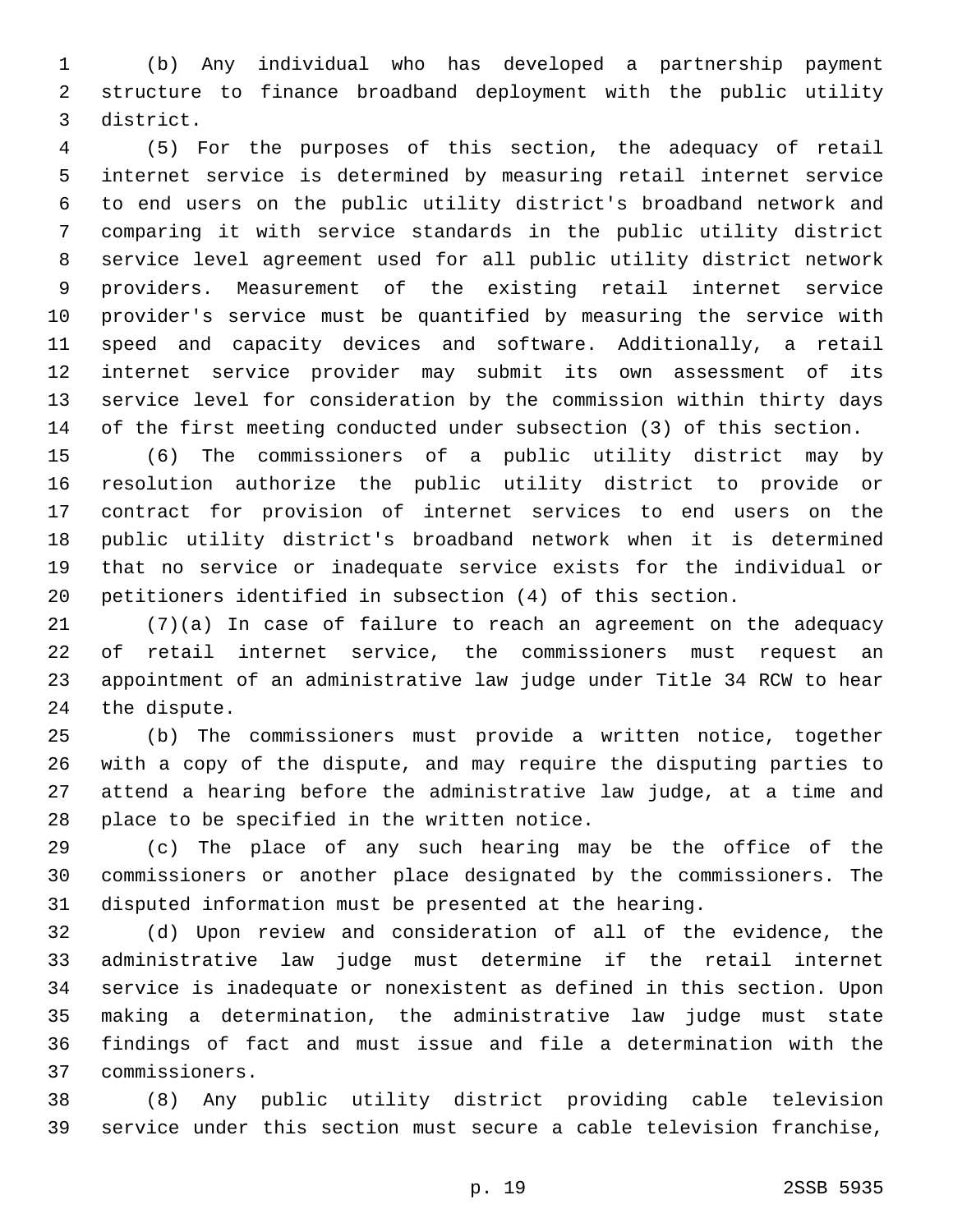pay franchise fees, and any applicable taxes to the local cable 2 franchise authority as required by federal law.

 (9) Nothing in this section may be construed or is intended to confer upon the utilities and transportation commission any authority to exercise jurisdiction over locally regulated utilities.

 (10) All rates for retail internet services offered by a public utility district under this section must be fair and nondiscriminatory, except the public utility district may set tiers of service charges based on service demands of the end user, 10 including commercial and residential rates.

 NEW SECTION. **Sec. 17.** A new section is added to chapter 34.12 12 RCW to read as follows:

 When requested by the public utility district commissioners, the chief administrative law judge shall assign an administrative law judge to conduct proceedings under section 16 of this act.

 **Sec. 18.** RCW 53.08.370 and 2000 c 81 s 7 are each amended to 17 read as follows:

18 (1) A rural port district in existence on June 8, 2000, a port 19 district located in a county that borders a foreign nation, and a 20 port district located in a county that borders the Columbia river 21 that has completed feasibility studies for a wholesale 22 telecommunications network, may construct, purchase, acquire, develop, finance, lease, license, handle, provide, add to, contract for, interconnect, alter, improve, repair, operate, and maintain any telecommunications facilities within or without the district's limits 26 for the following purposes:

27 (a) For the district's own use; and

 (b) For the provision of wholesale telecommunications services within the district's limits. Nothing in this subsection shall be construed to authorize rural port districts to provide 31 telecommunications services to end users.

 (2) Except as provided in subsection (7) of this section, a rural port district providing wholesale telecommunications services under this section shall ensure that rates, terms, and conditions for such services are not unduly or unreasonably discriminatory or preferential. Rates, terms, and conditions are discriminatory or preferential when a rural port district offering such rates, terms, and conditions to an entity for wholesale telecommunications services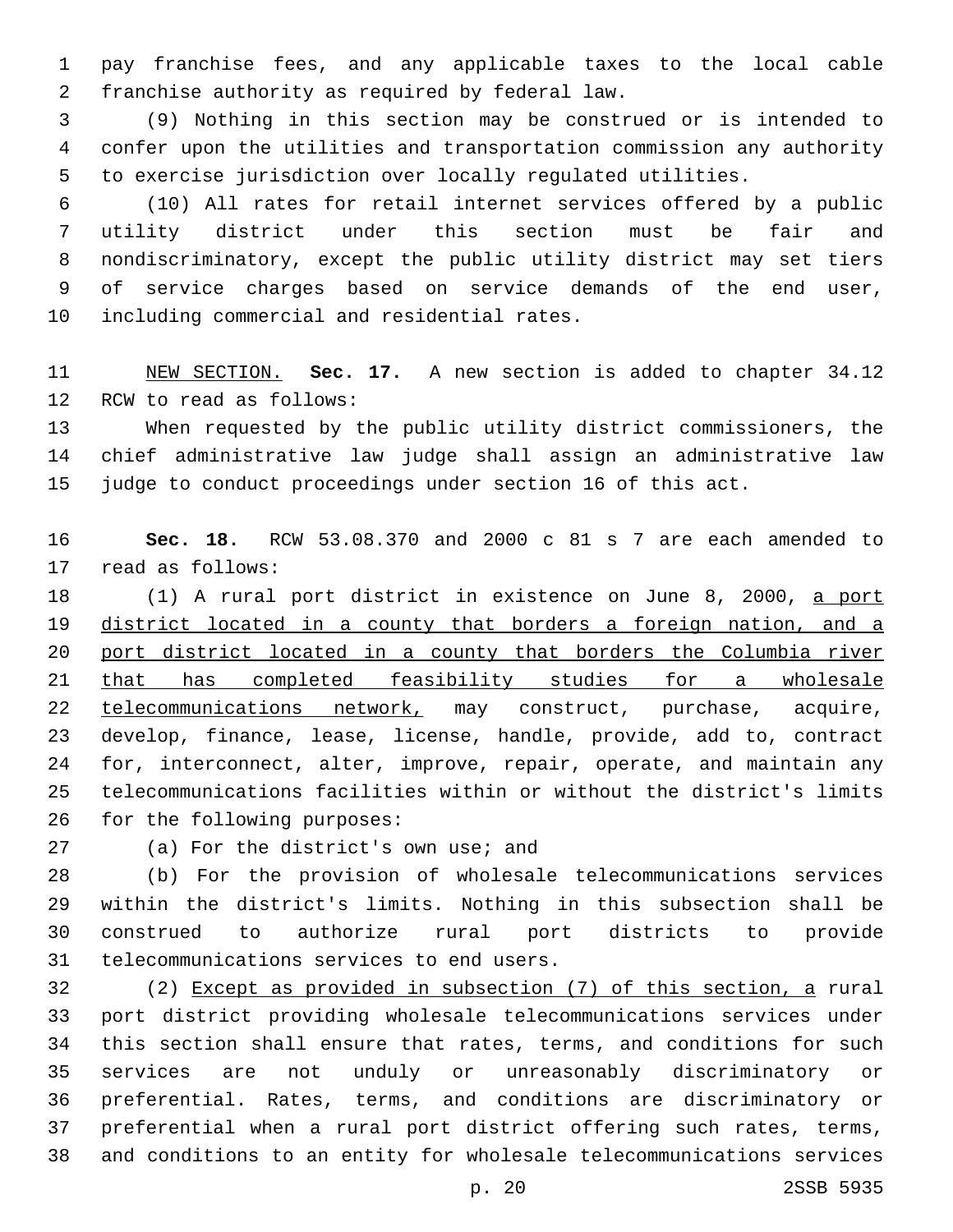does not offer substantially similar rates, terms, and conditions to all other entities seeking substantially similar services.

 (3) When a rural port district establishes a separate utility function for the provision of wholesale telecommunications services, it shall account for any and all revenues and expenditures related to its wholesale telecommunications facilities and services separately from revenues and expenditures related to its internal telecommunications operations. Any revenues received from the provision of wholesale telecommunications services must be dedicated to the utility function that includes the provision of wholesale telecommunications services for costs incurred to build and maintain the telecommunications facilities until such time as any bonds or other financing instruments executed after June 8, 2000, and used to finance the telecommunications facilities are discharged or retired.

 (4) When a rural port district establishes a separate utility function for the provision of wholesale telecommunications services, all telecommunications services rendered by the separate function to the district for the district's internal telecommunications needs shall be charged at its true and full value. A rural port district may not charge its nontelecommunications operations rates that are preferential or discriminatory compared to those it charges entities 22 purchasing wholesale telecommunications services.

 (5) A rural port district shall not exercise powers of eminent domain to acquire telecommunications facilities or contractual rights held by any other person or entity to telecommunications facilities.

 (6) Except as otherwise specifically provided, a rural port district may exercise any of the powers granted to it under this title and other applicable laws in carrying out the powers authorized under this section. Nothing in chapter 81, Laws of 2000 limits any existing authority of a rural port district under this title.

 (7) A port district under this section may select a telecommunications company to operate the port district's telecommunications facilities. The company may be the exclusive provider of telecommunications services to end users under terms 35 specified in the contract with the port district. For purposes of this section, "telecommunications company" means any for-profit entity owned by investors that sells telecommunications services to end users. Nothing in this subsection (7) is intended to limit or otherwise restrict any other authority provided by law.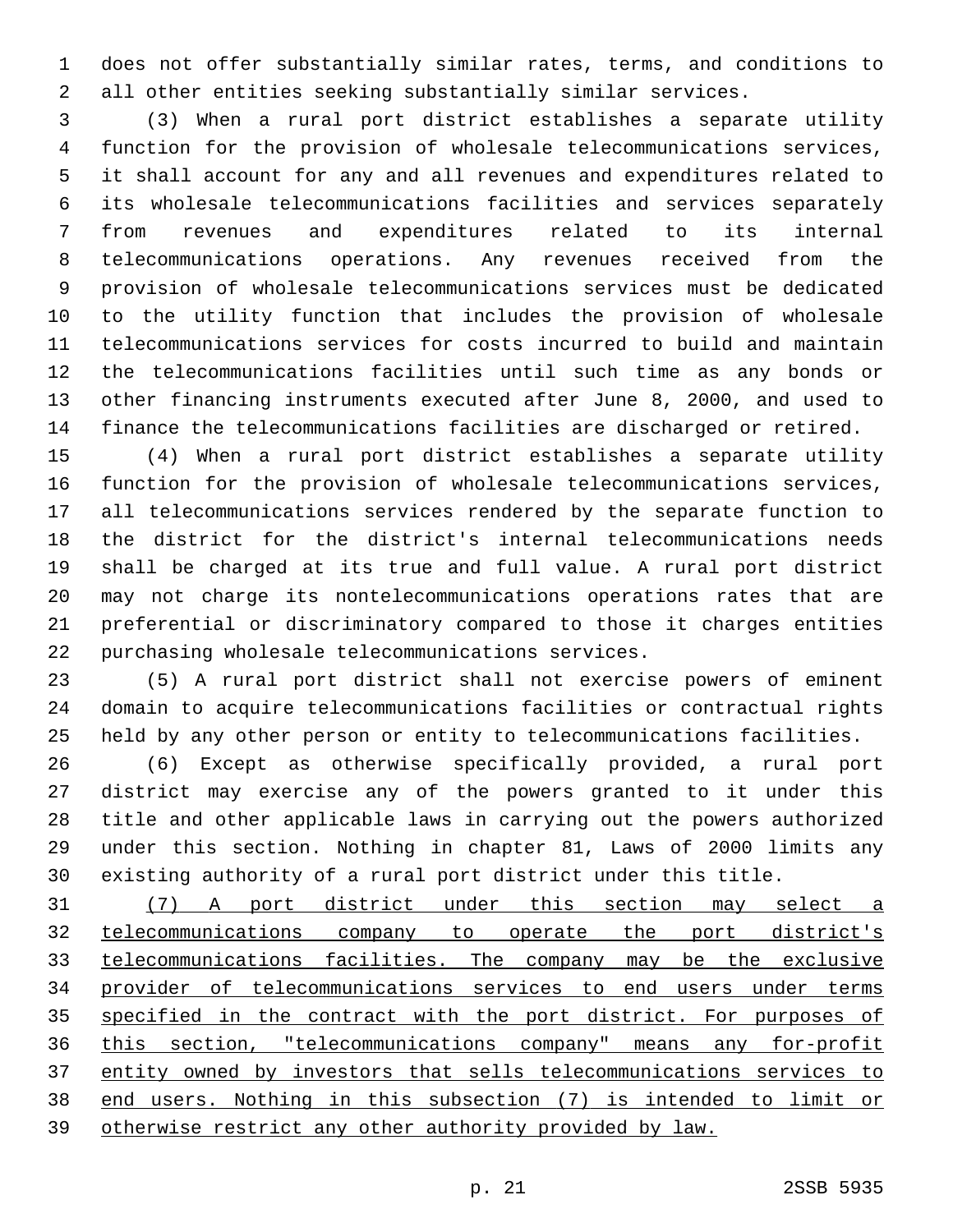NEW SECTION. **Sec. 19.** By July 1, 2019, the governor's office on broadband access created in section 5 of this act must study taxes imposed on the capital costs associated with providing retail broadband service, including taxes paid under chapters 82.08 and 82.12 RCW. The study must include an examination of the impact to broadband deployment if a credit is provided against taxes paid under chapters 82.08 and 82.12 RCW on the capital costs associated with providing retail broadband service telecommunications network transmission equipment located in an underserved area in the state.

 NEW SECTION. **Sec. 20.** The governor's office on broadband access created in section 5 of this act must develop a small cell facility deployment permitting model ordinance for cities and towns. The governor's office on broadband access must consult with cities, counties, and service providers when developing the model ordinance. The model ordinance must be available for cities and towns by September 1, 2018.

 NEW SECTION. **Sec. 21.** The following acts or parts of acts are each repealed:

 (1) RCW 43.330.400 (Broadband mapping account—Federal broadband data improvement act funding—Coordination of broadband mapping activities) and 2011 1st sp.s. c 43 s 603 & 2009 c 509 s 2;

 (2) RCW 43.330.403 (Reporting availability of high-speed internet —Survey of high-speed internet infrastructure owned or leased by state agencies—Geographic information system map—Rules) and 2011 1st sp.s. c 43 s 604 & 2009 c 509 s 3;25

 (3) RCW 43.330.406 (Procurement of geographic information system map—Accountability and oversight structure—Application of public records act) and 2011 1st sp.s. c 43 s 605 & 2009 c 509 s 4;

 (4) RCW 43.330.409 (Broadband mapping, deployment, and adoption— Reports) and 2011 1st sp.s. c 43 s 606 & 2009 c 509 s 5;

 (5) RCW 43.330.412 (Community technology opportunity program— Administration—Grant program) and 2011 1st sp.s. c 43 s 607, 2009 c 509 s 6, & 2008 c 262 s 6;33

 (6) RCW 43.330.415 (Washington community technology opportunity account) and 2011 1st sp.s. c 43 s 608, 2009 c 509 s 8, & 2008 c 262 36 s 8;